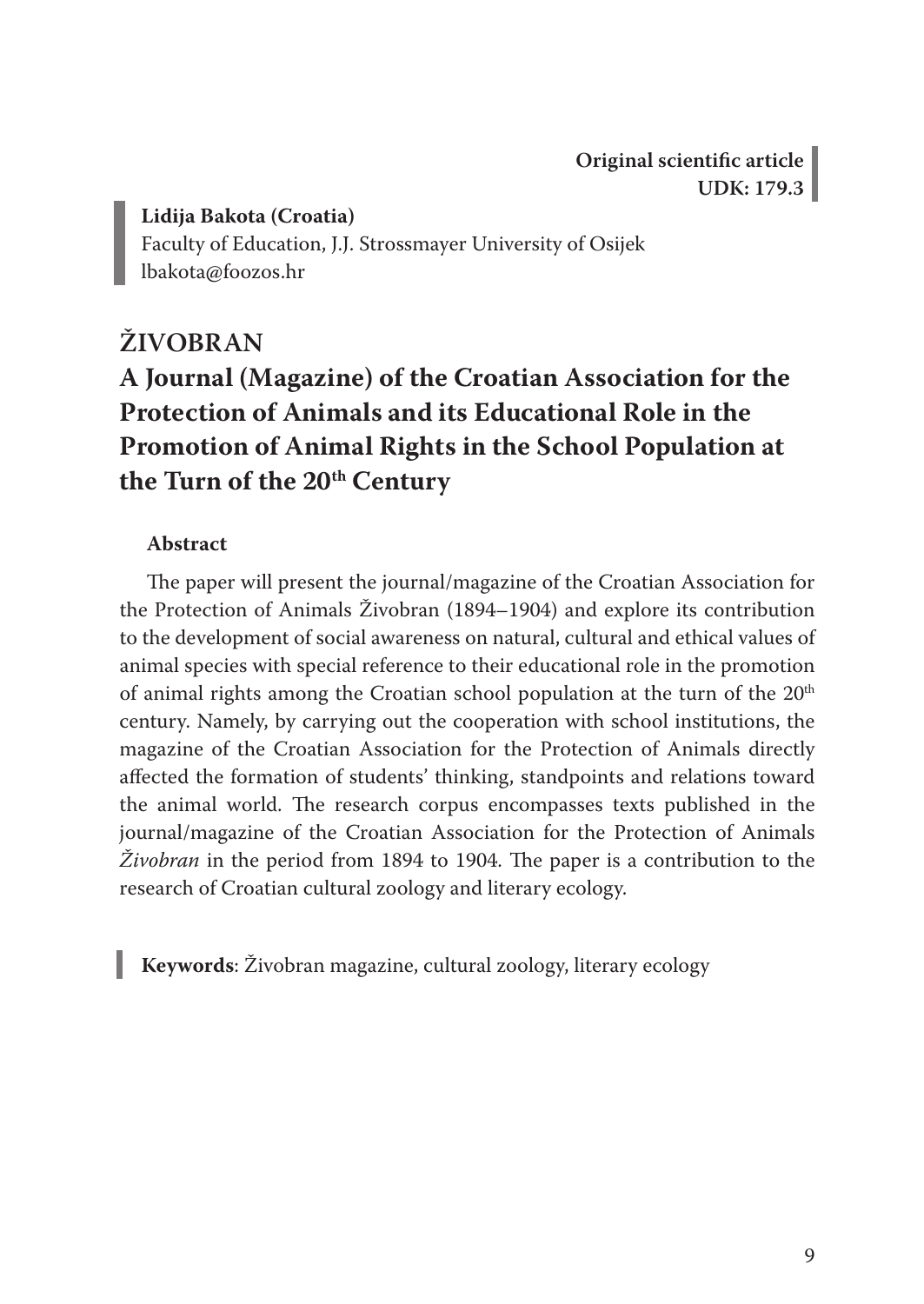#### **Cultural zoology and literary ecology**

*Cultural zoology* is a young scientific discipline which attempts to answer the following questions: what kind of a position does an animal take in the human culture and what is the influence of human culture to the existence of animal species and individuals?<sup>1</sup> The founder of cultural zoology in Croatia is Nikola Visković.<sup>2</sup>

Observing the relationship between man and animal from an aesthetic, literary viewpoint, as a contribution to the study of cultural zoology is the subject of literary ecology which, in the widest sense, observes the co-relationship between literature and the phenomenon of nature. Along with the term literary ecology, there is a term *green literature* or *literature of a green culture* dealing with biological and ecological topics in literary works by exploring the (co) relationship between man and nature.3 Picture books, fables, stories and poems in which zoo characters appear are some of the most interesting and often read readings for children. Literary animalistic in early childhood strongly affects the child's sensitivity, sensibility, ethics, morality and relationship towards animals.<sup>4</sup>

<sup>1</sup> Cultural zoology deals with answering the questions: in what and which way is man's relationship towards an animal expressed, considering the following: economic viewpoint (animal as a usable thing to maintain human existence), symbolic viewpoint (animal as a sign of moral, political, magic, religious ideas), artistic viewpoint (animal seen symbolically, but focused on aesthetics), emotional viewpoint (man's emotional interest is shown only to a narrow circle of animals, not all of them), scientific viewpoint (animal as a subject of research) and ethical viewpoint (relating to the problems of a conflict of interest between man and animal). More on this in: Nikola Visković (1996) *Kulturna zoologija. Što je životinja čovjeku i što je čovjek životinji*  (eng. Cultural zoology. What is animal to man and what is man to animal), Zagreb: Naklada Jesenski i Turk.

<sup>2</sup> Nikola Visković is a retired professor of the Faculty of Law at the University of Split.

<sup>3</sup> On the research of literary ecology with a special overview of the studying of literary animalistic, see: Suzana Marjanić, Antonija Zaradija Kiš (2012) Zoo-uvod ili zašto čitati životinju (eng. Zoo introduction or why read an animal). In: *Književna životinja. Kulturni bestijarij II. dio*  edited by Suzana Marjanić and Antonija Zaradija Kiš. Zagreb: Biblioteka etnografija, Hrvatska sveučilišna naklada, Institut za etnologiju i folkloristiku; Ana Batinić (2013) *U carstvu životinja. Animalističko čitanje hrvatskih dječjih časopisa* (eng. *In the empire of animals. An animalistic reading of Croatian children's magazines*). Zagreb: Hrvatska sveučilišna naklada, Filozofski fakultet – Periodika Croatica.

<sup>4</sup> On the animal world in literature textbooks for younger school age, see the following papers: Boris Bakota, Lidija Bakota, Valentina Majdenić (2017) Književno-jezični sloj udžbenika kao mogućnost promicanja prava životinja (eng. The literary-lingual layer of a textbook as the possibility of promoting animal rights). In: *Identitet i različitost u odgoju i obrazovanju*  (eng. *Identity and diversity in education*), Collection of papers from a scientific conference with international participation, Zadar: University of Zadar, Department for the education of teachers and educators (the paper is being published); Lidija Bakota, Valentina Majdenić (2017) Komparativna analiza udžbenika književnosti na hrvatskom i na srpskom jeziku iz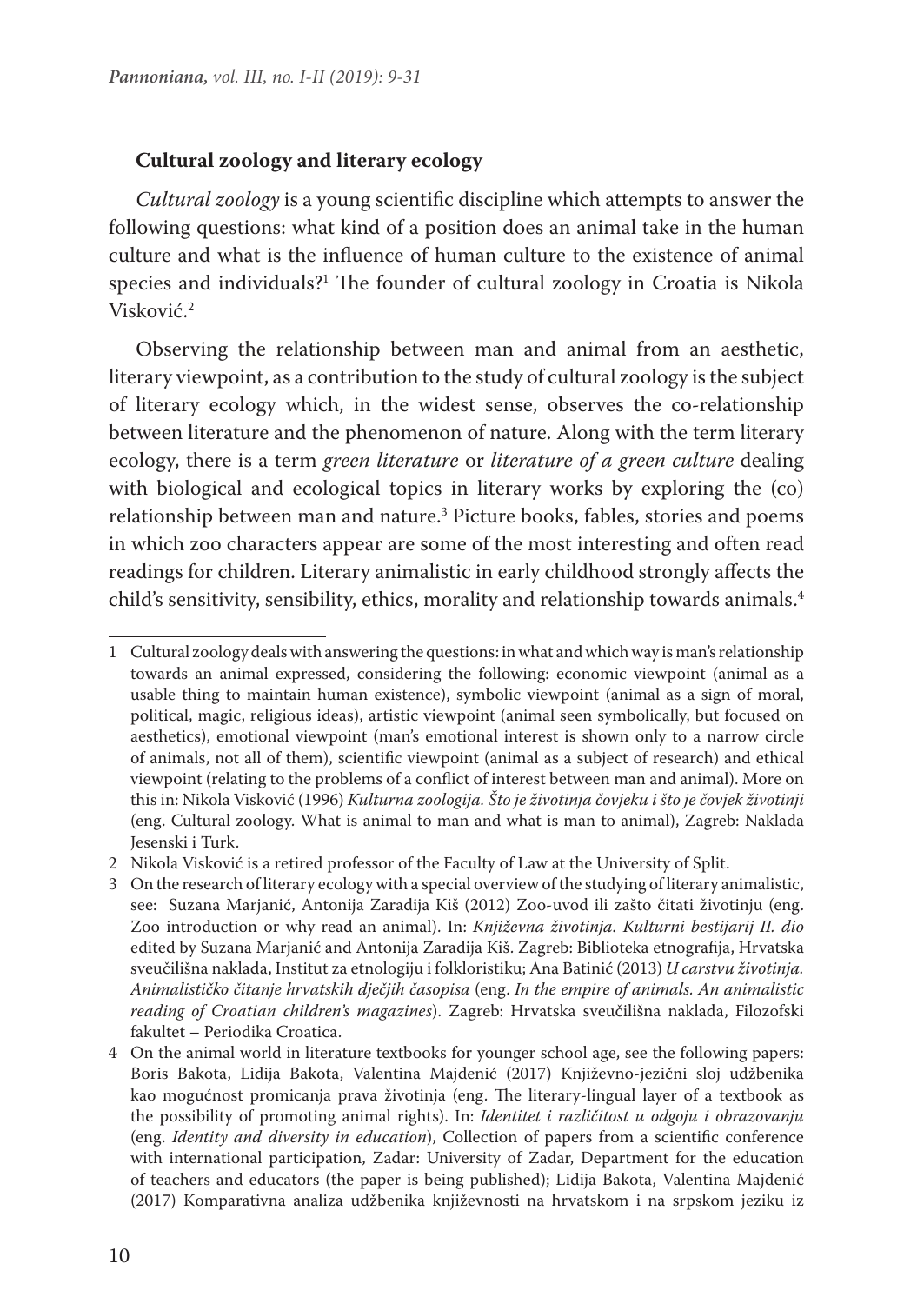## **Croatian Association for the Protection of Animals and the** *Živobran* **publication at the turn of the 20th century**

The publication of the animal protection society from Zagreb, *Živobran*  (1894), joins the Croatian publications of the  $19<sup>th</sup>$  century, recognizable by publishing many expert publications, papers, and magazines intended for the diverse reading audience of the time (*Vijenac* 1869, *Pravnik* 1853, *Književnik* 1864, *Branislav* 1878, *Iskra* 1884, *Pozor* 1885, and many others).

The Croatian Association for the Protection of Animals was founded in 1884 in Zagreb. Its founders and patrons were: "…empress and queen Jelisava, the princess widow, archduchess Stefanija, field-marshal archduke Albrecht, archduke Joseph, archduke Leopold Salvator, archduke Franz Ferdinand of Austria-Este." (Živobran, 1895: 66) The motto of the association was: Čast je ljudem, Bogu drago, ne dat mučit niemo blago (eng. *The honour of men, God willing, is not to let His mute creatures be tormented.*)

The Croatian Association for the Protection of Animals notified citizens on its work with the publication of its magazine. From 1894 to 1896, the association published Živobran – The work of the Zagreb Association for the Protection of Animals. From 1896, Živobran is officially the Publication of the Zagreb Association for the Protection of Animals, and from 1903 it became the official publication for the protection and knowledge of animals of the Croatian Association for the Protection of Animals in Zagreb. In the beginning of its publication, Živobran is printed as a booklet (volume) (1894) and in 1899 it gained the form of a magazine. It kept that form to the end of its publication period in 1904. From 1894 to 1898, the chief editor of Živobran was Josip Medved, it was printed in Dionička printing house, and from 1899 until the last issue, the chief editor was Mirko Goranić (Tkalec), and A. Brusina in Zagreb signed the printing. From 1899, Živobran became a monthly issue and remained as such until the last issue was published in 1904.

perspektive književne ekologije i zoolingvistike (eng. A comparative analysis of literature textbooks in Croatian and Serbian language from the perspective of literary ecology and zoo linguistics). In: *A magyar tannyelvű tanítóképző kar 2017-es tudományos konferenciáinak tanulmánygyűjteménye*, зборник радова научних конференција учитељског факултета на мађарском наставном језику, Tanulmánygyűjtemény зборник радова, a collection of papers, Subotica: University of Novi Sad, Faculty of Teaching in Hungarian in Subotica, p. 471–487; Rajka Polić (2007) Ideološka uporaba životinja u udžbenicima" (eng. Ideological use of animals in textbooks). In: *Kulturni bestijarij* (eng. *Cultural bestiary*), editors Suzana Marjanić and Antonija Zaradija Kiš, Zagreb: Biblioteka etnografija, Hrvatska sveučilišna naklada, Institut za etnologiju i folkloristiku, p. 611–643.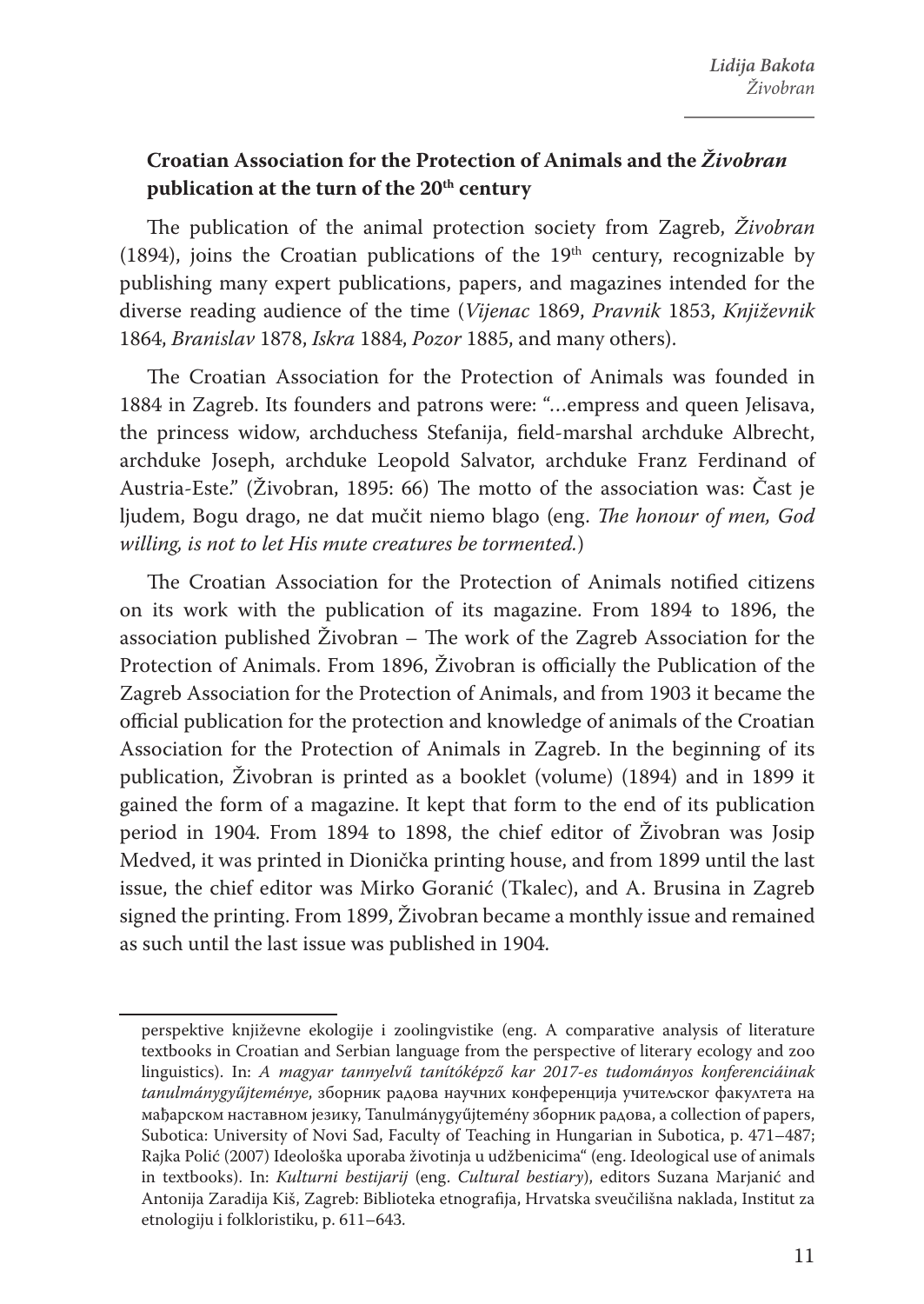It seems important to highlight that many other European associations for the protection of animals of the time printed their magazines, reports, billboards, articles and calendars. The contemporaries of Živobran were the following magazines: *Der Thierfreund* (Beč), *Der klaine Thirfreund* (München), *Zeitschrifrt des Verbandes rheinisch westfälischer Thierschutz-Vereine* (Köln), *Androcus* (Dresden), *L'ami des animaux* (Ženeva), *Zoophile* (Lisabon).5

Živobran, in the ten years of its publication, had an *informative function*  (it informed the readers on the work of the association for the protection of animals, offered useful advice on the treatment of domestic animals, warned citizens of monetary or jail fines for the abuse, torture and killing of animals, warned the citizens on new legal proceedings regarding animal protection and informed on the ways of their enforcement), a *popular function* (it promoted the usage of the best device for painless and secure capture of dogs constructed by their fellow citizen and which was known as the best Papeš dog catcher in all of the Austro-Hungarian Monarchy, informed the readers on the work of foreign associations dealing with animal protection<sup>6</sup> and encouraged the Croatian public to form animal protection associations in their cities<sup>7</sup>), *an educational one* (it used newspaper content to educate and teach citizens on how to protect animals, mostly birds, livestock, cattle, fish, dogs and cats, strongly went against wearing furs and the use and torture of animals for the purpose of entertainment in circus) and a *pedagogical function* (it printed flyers on the care for animals and offered them to schools, warned children not to shoot slings to aim at, wound or kill birds, encouraged readers of all ages to take care of singing birds, especially in the winter months).

In the beginning of its publication, the characteristic of Živobran was the publication of Croatian administrative-business texts (regulations, laws, rulebooks, reports, statutes, criminal charges) on animal protection. Even though the publication $^{\rm 8}$  of the Zagreb Association for the Protection of Animals

<sup>5</sup> More on this in: Živobran. Rad zagrebačkoga društva za zaštitu životinja, vol. II, ed. Dr. Dragutin Čech, Zagreb 1895, p. 59.

<sup>6</sup> Živobran gives the information that the Croatian Association for the Protection of Animals in Zagreb achieved correspondence and an exchange of experiences on the work of animal protection associations with Berlin, London, and even "Honolulu, on the island of Hawaii" Živobran. Glasilo hrv. družtva za zaštitu životinja u Zagrebu. Chief editor Mirko Goranić, Year II. Zagreb April 1th 1900, no. 4.

<sup>7</sup> At the end of the 19th century, animal protection associations are founded in other cities in Croatia: in Karlovac 1894, Našice 1894, Vukovar 1894, Bjelovar 1896, Šibenik 1902.

<sup>8</sup> It is an expert publication following the style of a magazine form, as well as the majority of newspapers printed in Croatia until the end of the 19th century. In the subheads of the print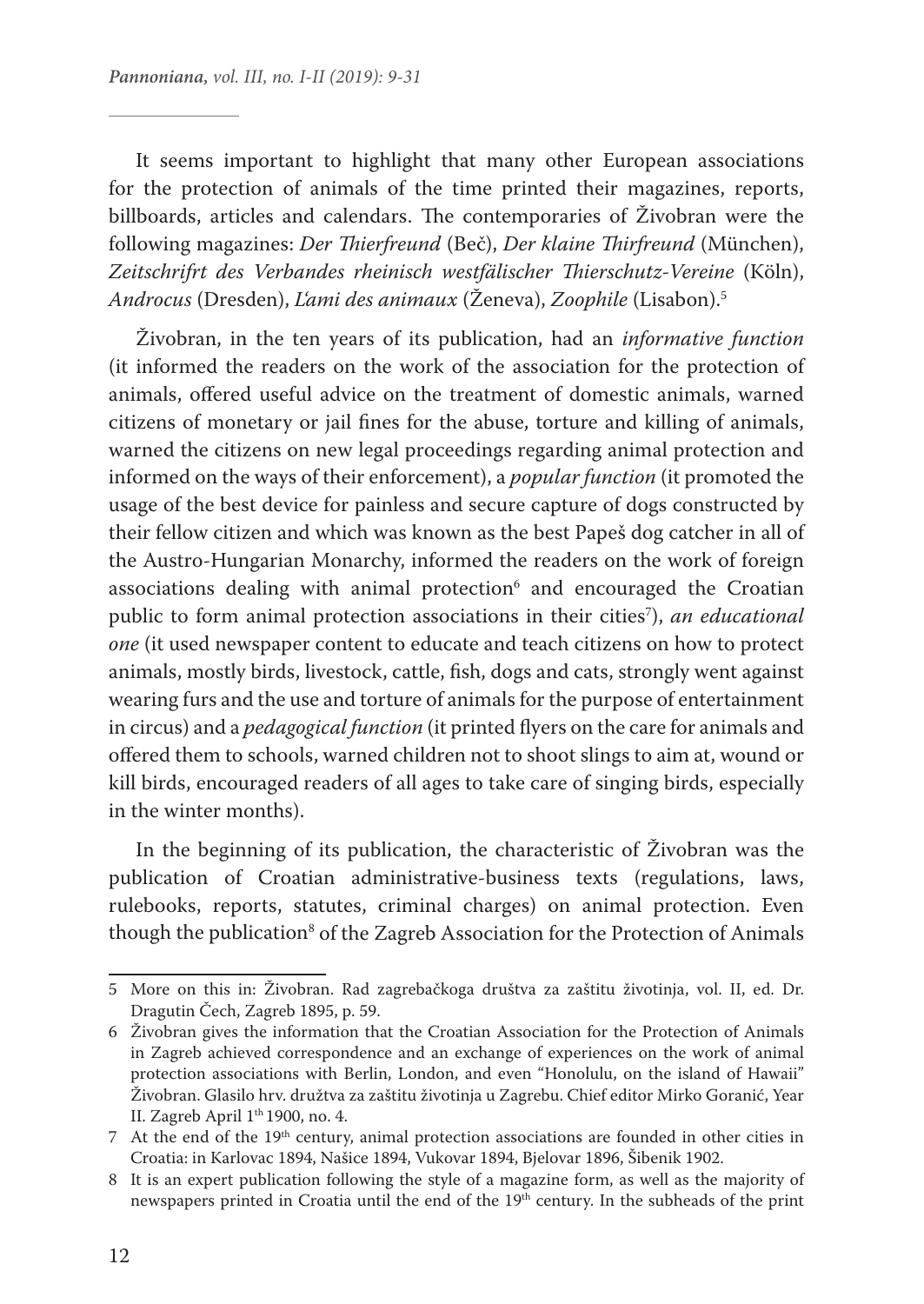(1896–1903) will be renamed into a magazine for the protection and knowledge of animals of the Croatian Association for the Protection of Animals (1903– 1904) and more and more gain the form of the magazines of today,<sup>9</sup> the legal regulations will be a part of it until the end of its publication run in 1904.<sup>10</sup>

Živobran, in the ten years of printing (1894-1904), was a contemporary magazine for the protection and knowledge of animals and it bore witness on the work of the members of the Croatian Association for the Protection of Animals, their activists and volunteers. The care taken of animals at the turn of the 20<sup>th</sup> century continues to astound readers even a hundred years later.

of the time, there was a line saying: a publication for politics, science, law, art, and economy. More on that see in: Marina Vinaj, "Građa za bibliografiju osječkih novina 1848.–1945." (eng. Database for the bibliography of Osijek newspapers 1849-1945) , *Knjižničarstvo* (eng. *Librarianship*), Glasnik Društva knjižničara Slavonije i Baranje 7 (2003) 1-2, p. 7–35.

<sup>9</sup> The paper, under the term magazine, assumes a serial publication which is published with a certain frequency and deals with scientific-expert problems. Živobran came out once per month i.e. 12 times a year and thematically determined itself, with its subhead, as a *magazine for the protection and knowledge of animals*.

<sup>10</sup> On the pages of Živobran*,* many administrative-business texts were published. We will highlight only a few of them here: *Zakon o zaštiti ptica od 2. kolovoza 1893. (eng. Law on the protection of birds August 2nd 1893), Zakon o lovu za kraljevine Hrvatsku i Slavoniju od 27. travnja 1893. (eng. Law on hunting for the Kingdom of Croatia and Slavonia April 27th 1893)*, *Pravila zagrebačkoga družtva za zaštitu životinja (eng. Rules of the Zagreb animal protection association)*, *Poslovnik "Živobrana" Kluba zagrebačkoga družtva za zaštotu životinja u Vukovaru (20. kolovoza 1894.) (eng. Rules of procedure of Živobran of the Club of the Zagreb Association for the Protection of Animals in Vukovar August 20th 1894)*, *Naredba ministarstva unutarnjih djela izdana u dogovoru s vrhovnom vlašću redarstvenom od (5. veljače 1895.) (eng. Order of the Ministry of Internal Affairs published in agreement with the supreme authority of peacekeeping from February 5th 1895)* on the punishment of a person publicly abusing an animal and enticing public scandal in doing so, *Naredba kr. zem. vlade, odjela za unutarnje poslove od 25. srpnja 1883. br. 13.101. (eng. Order of the government of the land, department of internal affairs on July 25th 1883, No. 13.101.)* on the ban of castration of steers and foals by shortening instead of twisting the spermatophyte, then various memos to municipalities and cities which legally regulate treatment of animals (for instance, those lead to slaughterhouses or those pulling wheeled cargo), *Cesto-redarstveni red za slob. i kr. glavni grad Zagreb* (eng. *The security order for the free royal city of Zagreb*) (prescribing the transport of cattle, leading dogs on public grounds with a muzzle, forbidding nightly vagrancy of dogs and prescribing the lock-up of bitches in the time of mating (May 30<sup>th</sup> 1893), *Izvještaj glavne skupštine za zaštitu životinja u Zagrebu* (eng. *Report of the congress for the protection of animals in Zagreb*) (starting from 1893), *Izvještaj o prijavama gradske redarstvene straže u Zagrebu o mučenju životinja*  (eng. *Report on the charges to the city security guard in Zagreb on the torture of animals*) (starting with 1893), *Statut Živobranskoga doma* u vlasništvu Društva za zaštitu životinja u Zagrebu (eng. *The statute of Živobran home in the property of the Animal protection association in Zagreb*) (1904).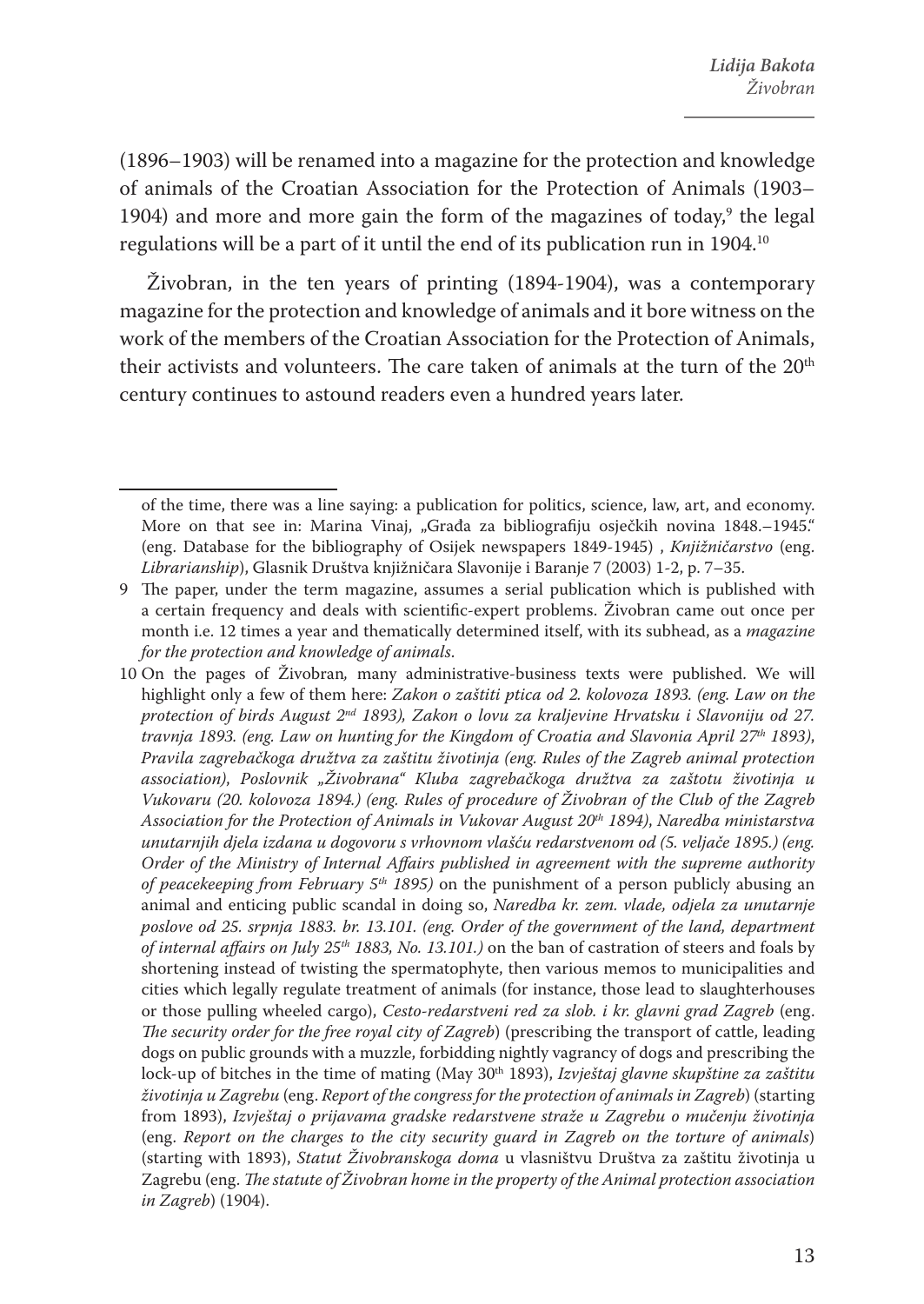### **The influence of** *Živobran* **to the ecological education of the school population in Croatia at the turn of the century**

The Croatian Association for the Protection of Animals, with its work and publishing of a publication/magazine for the protection and knowledge of animals called Živobran (1894–1904), influenced the development of social awareness of Croatian citizens on the natural, cultural, and ethical value of animal species i.e. attempted to change the dominant anthropocentric image of the world of the time, considering the relation of man towards nature and animals. The intention of the association was to encourage citizens to actively participate in the protection of the animal world and, thereby, influence the protection of the environment. The Croatian Association for the Protection of Animals recognized that many demands had to be fulfilled for such a responsible goal, and those assumed, among others, the education of the children and youth for the environment in order for them to be able to use their actions and activism to support the protection of the animal world, primarily in their local communities. That is where the pedagogical function of the association and the magazine lies at the turn of the 20<sup>th</sup> century.

Russell (2005) highlights that man, as a social creature, is not interested only in discovering the world, but that one of his tasks is to actively take part in it. That action is largely a part of the process of upbringing, but education as well, because: "The role of values in education is unquestionable. They show us not only what kind of children and men we want but also what kind of a society we want." (Rakić, 2010: 790) Rakić highlights that values "are transferred in many ways, consciously or unconsciously, intentionally or unintentionally. Each person possesses some values and expresses them with their behaviour, thoughts, and entire way of life. Acquired values in education become guidelines through life and give it meaning." (Rakić, 2010: 790) By achieving cooperation with the school institutions, the magazine of the Croatian Association for the Protection of Animals had an educational role for the reading audience in schools and a direct influence on the forming of a pupil's opinions, attitudes, stands, and relationships with nature and the animal world. With their actions and care given to the animals, as well as the written word for the readers, the Association pointed to the fact that man is a part of the natural world and that he should have responsibility towards that world, as well as the other living creatures in it. They tried to install their beliefs as much as possible into the educational aims of the Croatian school system at the end of the 19<sup>th</sup> and the beginning of the 20<sup>th</sup> century.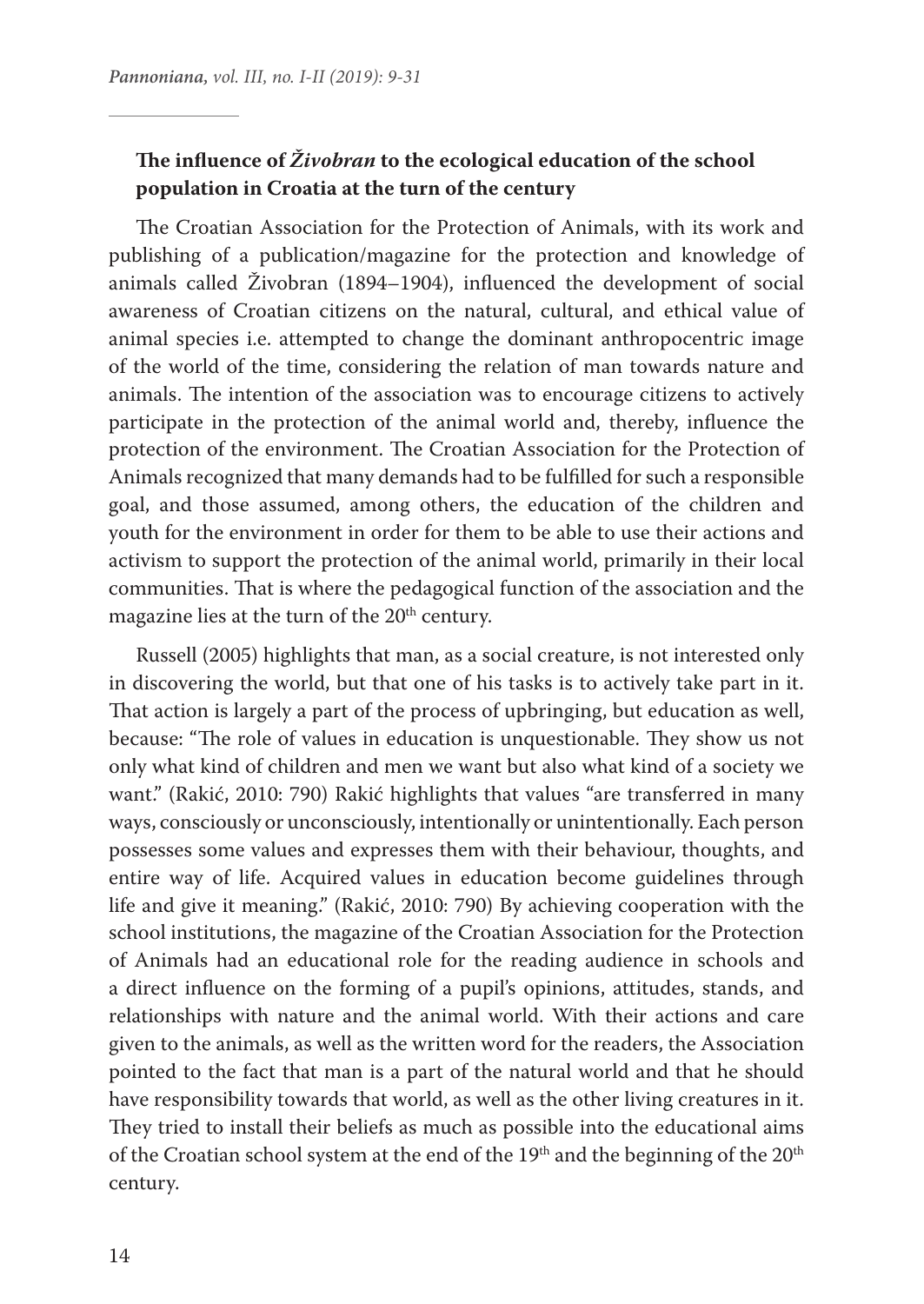The Zagreb animal protection association spoke to the High Royal Land Government in 1895, to the Department of Worship and Teaching with a request that they give out posters to the school population about the protection of animals, which were issued by the Board of the Association. In their explanation, they state that the Board is convinced that "*da valja prije svega odgojivati nježnu djecu, one božanstvene stvoroveblage čudi, nezasitljiva duha i nedostiživa uma, one kličice velikih i važnih djela, u duhu humanitarnom i usiejati joj za mladih dana čuvstvo prave i čiste čovječnosti*." (eng. *kind children should firstly be raised, those godlike creatures of mild manners, insatiable spirit and elusive mind, those seeds of great and important deeds, in the humanitarian spirit and to seed it with the sensation of real and pure humanity in its early days*)*. (Živobran*, 1895: 24) Živobran (1895: 22-23) will print, that same year 1895, a poster of the *Ten Commandments on the Protection of Animals. A Lesson for the Youth*. The Zagreb Association for the Protection of Animals saw the motivation to print the posters in the positive examples of cooperation of the European animal protection associations and school institutions, with the aim of encouraging teachers to educate the children and the young "*da se ljubav i milosrdje k životinjam uciepi već u mladjahna srdca školske mladeži*..." (eng. *That love and mercy towards the animals should be ingrained into the young hearts of the school youth…)*. (*Živobran*, 1895: 22) In the introduction, which was aimed at educators and teachers, there is a critique of the school system of the time in the Croatian part of the Austro-Hungarian Monarchy because teachers insufficiently encourage the children and the young for the care of animals: "*Teachers show no interest for the protection of animals and there is no reference book for the youth on animal protection*." (*Živobran*, 1895: 22) By calling upon the European experiences of the time, we learn from the introduction that children in foreign public schools pay a yearly fee to their protective associations in the amount of *20 to 50 monetary fee* and that they are exposed to the reading of different instructive publications and animal protection calendars. The aforementioned booklet called *Ten Commandments on the Protection of Animals* was ordered by the public schools in Nova Gradiška, and then the government in Sarajevo for the public schools of Bosnia and Herzegovina (500 units). In the hope that the royal government will "*distribute thousands of these instructive posters each year among the school youth as rewards*", (*Živobran*, 1895: 22) the readers are informed of the price of the poster: "A hundred pieces of the 'ten commandments'11 *with* 

<sup>11</sup> This is a printing error in Croatian: *zapovjedi* instead of *zapovijedi*. Živobran is a spelling and linguistic witness of the break in the Croatian linguistic norm at the end of the 19<sup>th</sup> and the beginning of the  $20<sup>th</sup>$  century. On the pages of the publication/magazine, at the time of its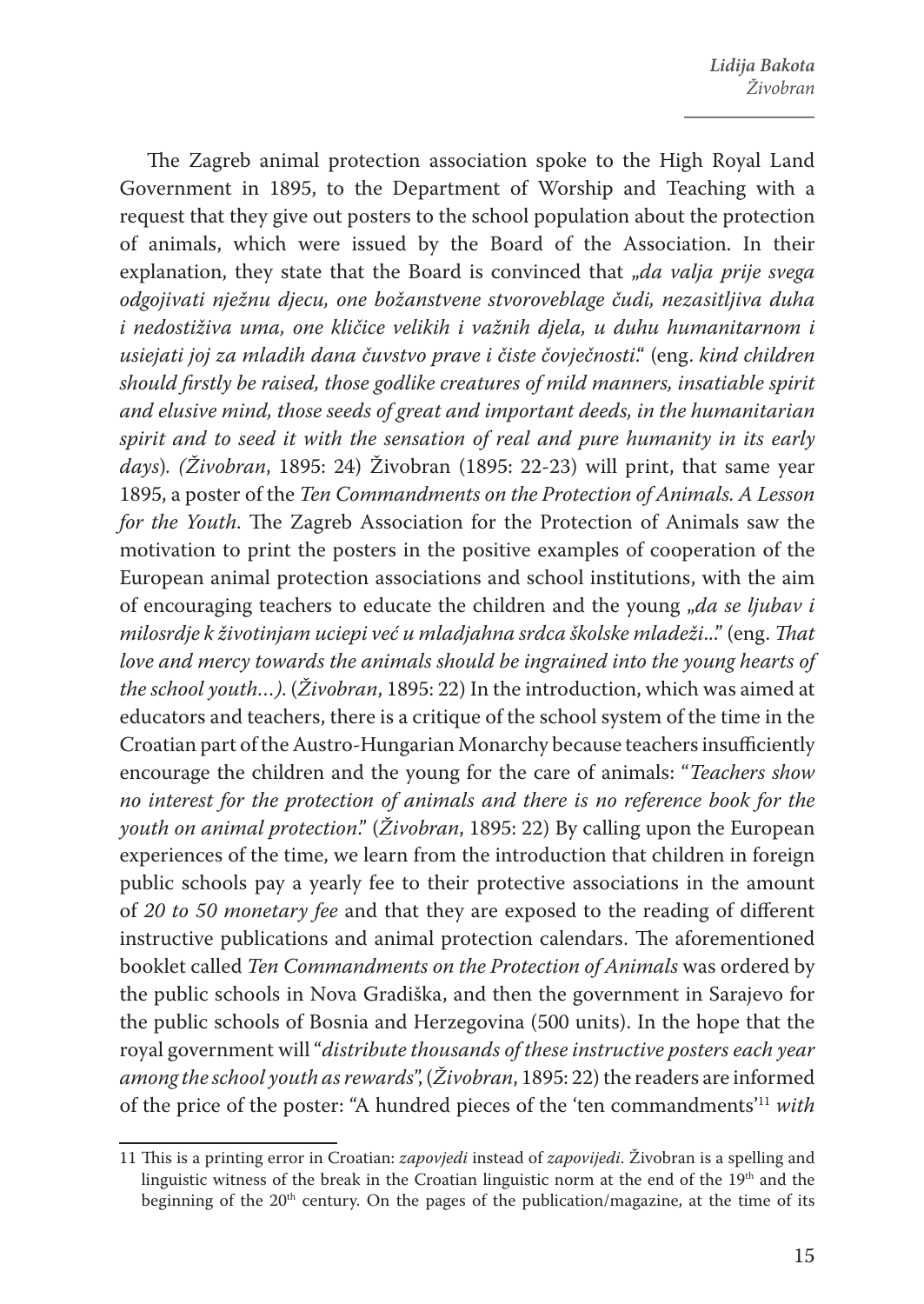*black print cost 2 florins, with red and blue 3 florins, and on thick carton 5 florins*." (*Živobran*, 1895: 22)

We bring the entire content of the *Ten Commandments on the Protection of Animals. A Lesson for the Youth* poster, intended for students of public schools in the Croatian part of the Austro-Hungarian Monarchy at the end of the 19<sup>th</sup> century.12

#### **Ten Commandments on the Protection of Animals.**

*A Lesson for the Youth.*

- *I. Animals are creatures of God. God gave them to you for your joy and benefit. Praise God for His wisdom and benevolence and know and appreciate the use of animals more and more.*
- *II. Do not torture a single animal because they fell pain just as you do.*
- *III. You may kill animals for food or if they harm you; but be careful to kill them quick and without great torment.*
- *IV. Provide domestic animals with the needed food and care because they are your useful servants. Do not keep more animals than you can feed.*
- *V. You must not overexert, anger or beat draught animals, do not let them stand in the head or cold and do not ask more of them than their strength endures.*
- *VI. If you must punish an animal, do not do so in anger and passion, because the animal did not err willingly but did so according to its natural instinct.*

publication between 1894 and 1904, there are both styles co-existent, the one from the Zagreb philological school and the Vuk one which gradually replaced it. See more on the language of *Živobran* in: Lidija Bakota, "Pravopisna, slovopisna i jezična obilježja Živobrana, glasila zagrebačkog Društva za zaštitu životinja, na prijelazu stoljeća" (eng. The spelling, graphic and linguistic markings of *Živobran,* the publication of the Zagreb Association for the Protection of Animals at the turn of the century"), *Od norme do uporabe 2* (eng. *From norm to usage II*), A collection of papers from a scientific gathering held on September 28<sup>th</sup> and 29<sup>th</sup> 2018, University of J.J. Strossmayer in Osijek, Faculty of Humanities and Social Sciences, Osijek 2018 (the work is currently being published).

<sup>12</sup> The Zagreb Association for the Protection of Animals printed that very same 1895 another poster – *The Ten Commandments for the Protection of Livestock in Barns* published by Živobran (1895, vol. II, p. 24-26). The posters are intended for the Croatian peasants of the time with the intent of encouraging them to a humane relationship, care, and protection of livestock in barns. Živobran also brings a piece of information that Montenegro stated an interest that the Association should print posters in the Cyrillic language for the citizens over there.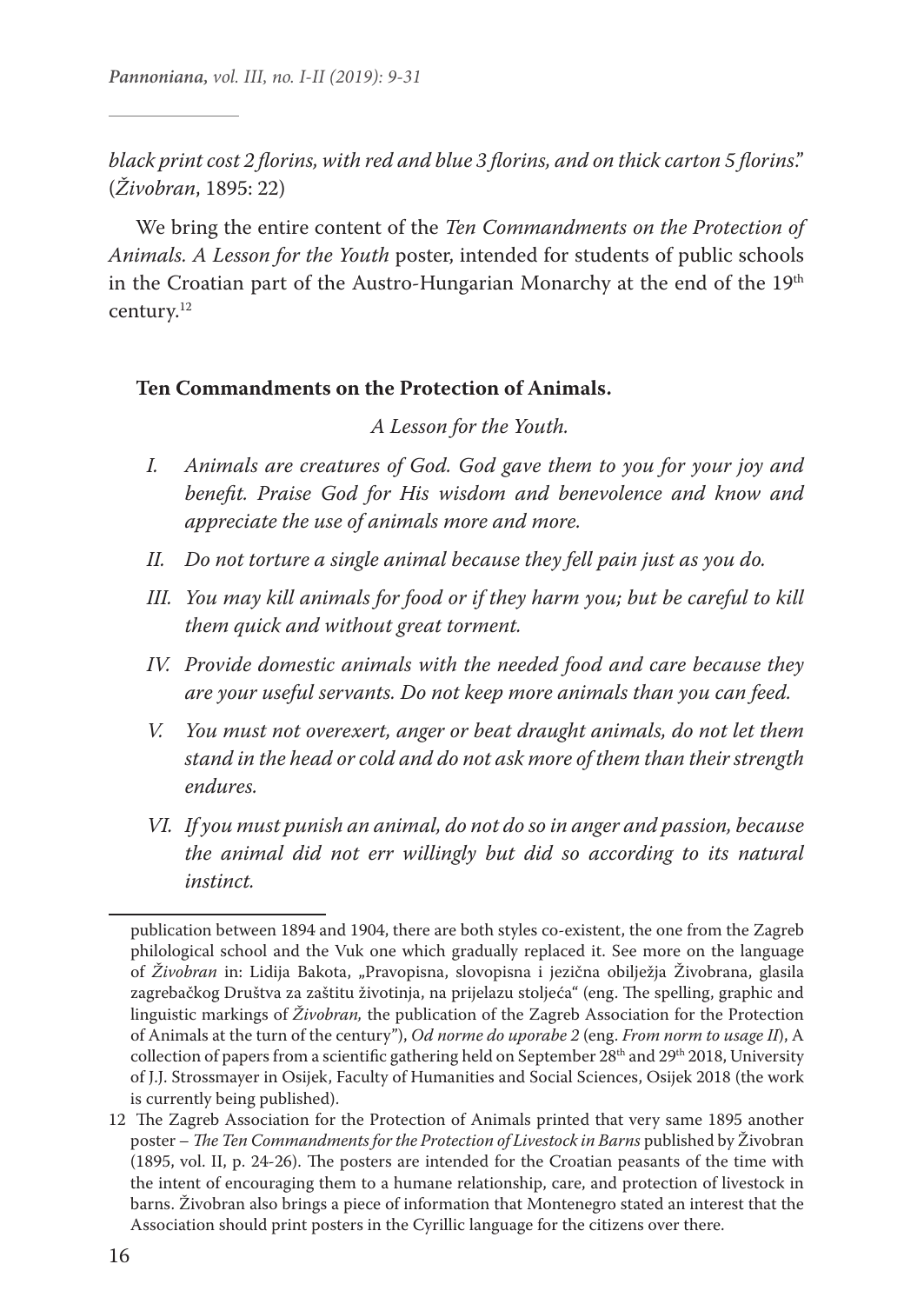- *VII. Do not hunt or kill lovely useful singing birds, nor strike down their nests; it would be wrong to both God and men.*
- *VIII. Ease the suffering of sick and wounded animals as much as you can and do not harness them while they are sick and wounded.*
- *IX. If you see anyone torturing animals, stop them and give them notice that they will be strictly punished, under law, with a fine and jail time.*
- *X. Never forget for animals: "Do not do unto others what you would not have them do unto you!"*

We will look back at certain parts of the *Lesson for Youth* by observing it from the perspective of protection and welfare of animals. In the second commandment, there is talk of the universal nature of pain. It is a so-called pathocentric concept highlighting that animals are creatures capable of suffering. In the fourth commandment, the principle of care for animals is mirrored, and it assumes a moral obligation and duty of man to respect them and take care of their life i.e. that it is the duty of man to ensure conditions to keep and care for animals, depending on their species, race, gender, physical and biological characteristics. That care of man for animal also relates to states of illness, which is clearly stated in the eighth commandment. In the ninth commandment, the principle of banning the abuse of animals is mirrored, whereby a kind of animal dignity is recognized in a mediated way. Man should not harm an animal, cause it to suffer or hurt it in any way, which is also implicitly said in the sixth commandment as well. In the *Ten Commandments of the Protection of Animals*  there is a modern concept of human dignity mirrored, which Kaspar spoke of. He said that responsibility and empathy for creature belongs in it, as well. "A man who has the power act brought animals into a dependence on himself and is, therefore, obligated to take care of their interests and rights derived from them. The autonomy of man has a mutual relationship with the responsibility for his actions. Without this responsibility, there is no human dignity." (Kaluđerović, 2009: 315) From the perspective of the rights and welfare of animals, perhaps the third commandment is most controversial because it states that an animal may be killed because of food, but that it should be done in a 'humane way', by causing it as little pain as possible, to do it quickly and without great suffering. The aforementioned poster on a more just relationship between man and animals changes the anthropocentric images of the world in the Croatian society at the turn of the 20<sup>th</sup> century, in which man was awarded a special place in the relationship with other living creatures and it points that relationship towards a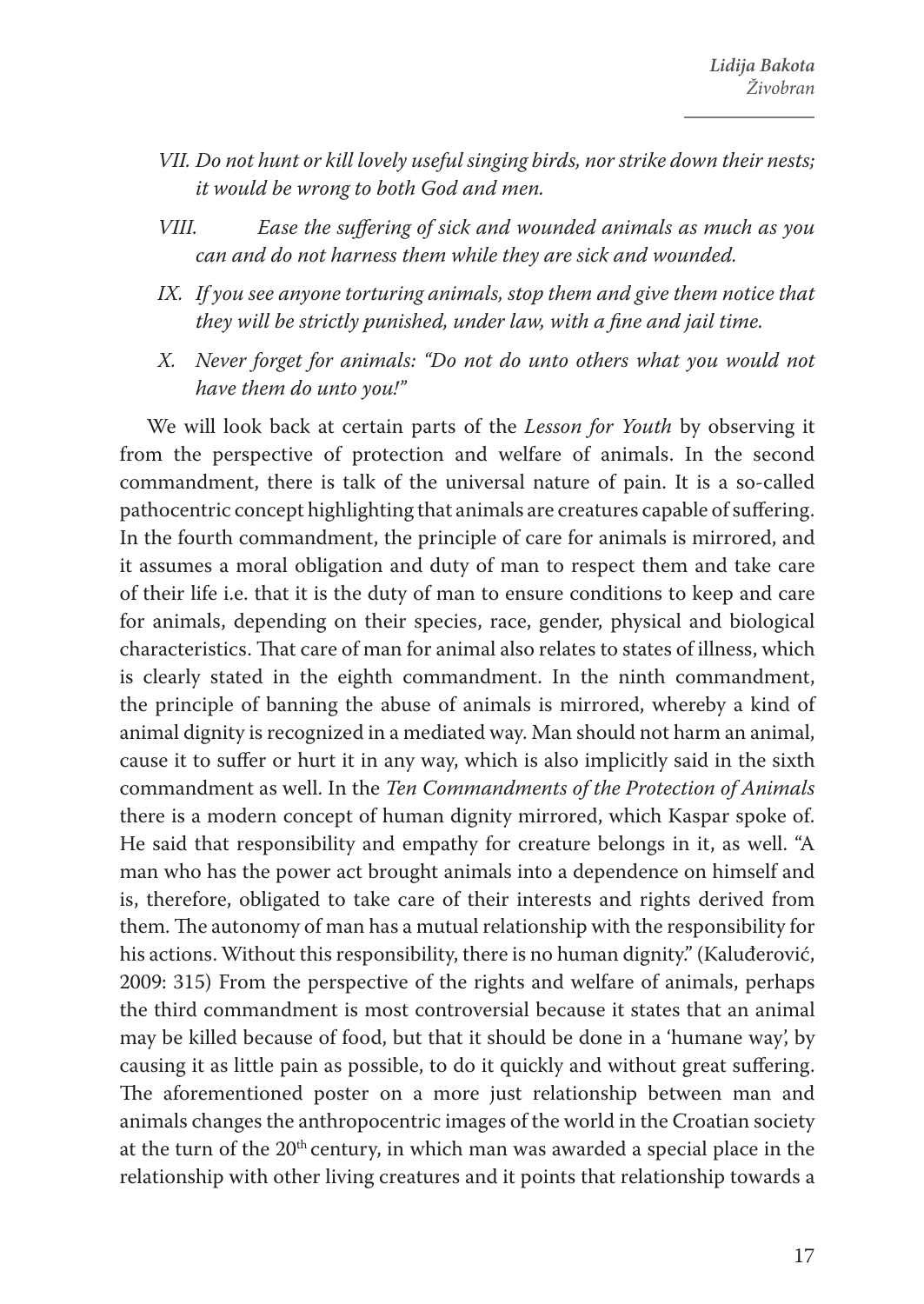non-anthropocentric image of the world which focuses on the relativization of the relationship between man and animals by advocating the bioethical approach within which a sort of ethics of animals may be discussed.

In the second book of Živobran*,* printed in 1895, we find out more about those who ordered the *Ten Commandments on the Protection of* Animals and its distribution within the Austro-Hungarian Monarchy. Namely, *The Lesson for Youth* was ordered by the following parties: The City Council (100), The Royal Land Government in Sarajevo (400), the book store in Nova Gradiška (100), the Lieutenant Colonel P. Karić (100), baron Metel Ožegović, the royal district governor in Ludbreg (300), the royal district of Vukovar (200), the "Živobran Vukovar" club (50), which brings us to a total of 1350 posters sold. (*Živobran*, 1895: 55) From the reports, it is apparent that the data on the arrival of animal protection posters in public schools are withheld, and which was the primary intention of the Association. A piece of data that says that several teachers came to the association in Zagreb expressing their desire to become its literary cooperants speaks to the fact that teachers were, nevertheless, familiarized with the poster. (*Živobran*, 1895: 58) The association made a commitment to send interested teachers its publication for free.

By printing and distributing the educational materials on animal protection to the school institutions, appealing to the school population to treat animals kindly, provide them with appropriate treatment and protect their lives as much as possible, the need of the Croatian Association for the Protection of Animals becomes apparent – as we already mentioned, it was to install the values relating to the moral development of children, involving care not only for themselves but also for others, respecting themselves but others as well, and to develop an awareness of social responsibility into the Croatian educational system of the time. It is the so-called universal values, among which Kidder (1994) states: love, truthfulness, honesty, freedom, unity, tolerance, responsibility, and a respect for life. (Rakić, 2010) Rakić (2010) highlights that among universal values i.e. those common to all men, not only a certain community and its culture, there is also the human aspiration for good and goodness. Furthermore, with a cooperation with the school institutions, the Croatian Association for the Protection of Animals, as early as at the end of the 19<sup>th</sup> and the beginning of the 20<sup>th</sup> century, pointed to the fact that the Croatian educational system should move in the direction of education for the environment.

On the pages of Živobran*,* we find out about another form of cooperation between the Croatian Association for the Protection of Animals and the school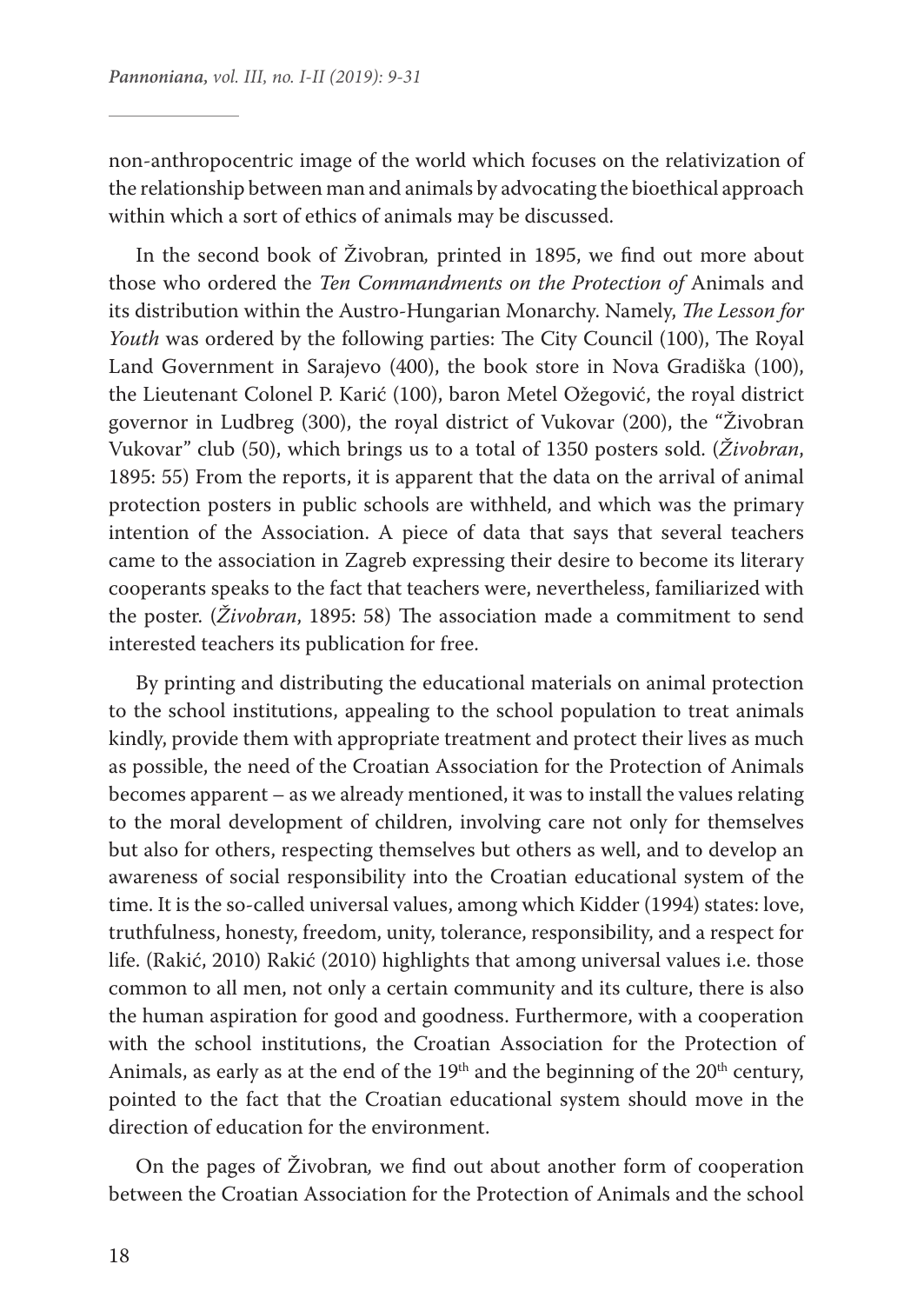institutions. The royal district of Irig (Srijem), by the advocation of Nikola Malešević, subscribed all the schools of its district to the publication Živobran with a comment that it is a noteworthy act because the editorial board of the magazine is of the opinion that it is *"...najprikladnije štivo za gg. učitelje i obćinske upravnike, budući im podaje valjane gradje za praktičan rad*" (eng. "*the most appropriate read for teachers and community administrators, because it gives them valid material for practical work* "). (*Živobran*, 1902)

It seems important to highlight the call to citizens, as well, and then also to the school population, for activism, which is read in the newspaper texts published in Živobran – the publication/magazine of the Croatian Association for the Protection of Animals.13 Namely, the magazine called and encouraged its audience to be active members of the community and to involve themselves more directly into the research and protection of nature and their environment. The educational role of the published newspaper texts exploring the problems of activism and volunteering in Croatian society, and the school population as its element at the turn of the century, is extremely important. Because, as Toomela (2008) highlights, values are mostly learned and developed through a pupil's experience of a general environment, more than by direct teaching. (Rakić, 2010) The Croatian Association for the Protection of Animal, by way of its publication/magazine spoke to the principles of schools with a plea for them to encourage the school youth to feed birds in their environment, especially in the winter months. We find out that, for the purpose of additional informing of the school population on the protection of birds and giving them the help they need, the Association awarded 100 copies of the book "*Djeco branite ptice od glada i mraza*" (eng. *Kids, defend the birds from hunger and frost*) to schools. (*Živobran*, 1900: no. 1) In the same issue of the publication, the Association calls for activism among the entire population so that they would "*sacrifice something of their own for the feeders in their environment and to lay food in them"* i.e. *"We most politely ask the owners of balconies to place covered boxes on their balconies for the oncoming winter where they will place food for the poor and hungry birds.*"14 By talking to their readers, Živobran frequently encouraged

<sup>13</sup> Živobran, for example, in 1900 in its  $2<sup>nd</sup>$  issue, informed citizens on feeders for birds being placed in Zagreb and calls for a private feeding of birds in the winter months. We find out from a newspaper article that feeders were placed in the following city location: Vlaška ulica, the Kaptol and Krajiška schools, in the garden of Pongrac the knight, in the Mihanovićeva ulica, Gundulićeva ulica, at the university square, in the garden of the city firing range, at the western park at Mrs. Sajević, the "stage actress", in Ilica and Novovjesa.

<sup>14</sup> Živobran (1900), in the same issue (no. 1), publicly praises the sacrifice by Mrs. Sajević, the "*artist of our Croatian stage*", who set a feeder on her own balcony, which she procured at her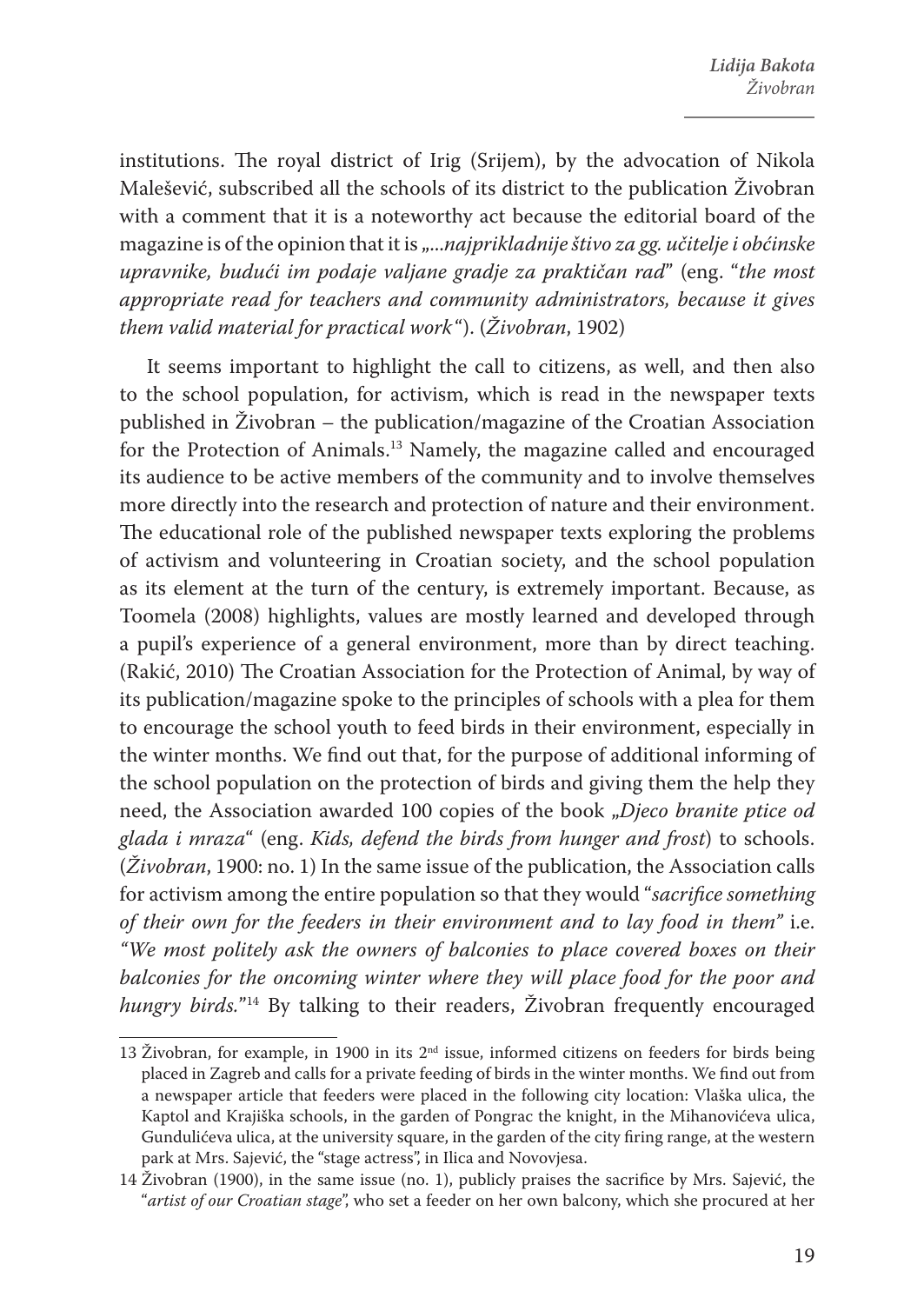Croatian citizens at the turn of the century for activism wanting to create "good citizens" who will be ready to change the present state considering the relation man-nature-animal. We also use the following newspaper article to substantiate what we claim:

"...Where the streams, rivers or waters freeze, they should be penetrated at certain places in order for the domestic and wild animals to be able to drink. Warm water should be poured into frozen bowls, not leave them frozen and let the water thaw. Where drinking water is given, it should be warm, not half frozen…in winter, animals should be given fresh water." (*Živobran*, 1900: no. 1)

Živobran also informs us on the negative examples of actions by the school youth towards animals at the turn of the century.15 The publication of the Croatian Association for the Protection of Animals, in its fifth issue in 1899, brings a news on wanton youth who, still carrying books in their hands, throws "*rocks at various animals and birds, especially pigeons",* expressing great astounding with the wanton behaviour of the school youth.16 On similar actions by Zagreb youth towards birds, the publication of the Croatian Association for the Protection of Animals informs us in its second issue from 1900, in which it states that two pupils were recently caught "*in the middle of the street dealing*  with catching pigeons by tying a grain of corn on a piece of thread. When the *birds swallow the grain, those savages forcefully yank it from their throat*." The same issue brings a piece of news that there are frequent scenes on the streets of Zagreb of shooting slingshots at pigeons, which the Croatian Association for the Protection of Animals strongly condemns: "*Opet se opaža, da su pračke17 u modu došle te mnogi dječaci osobito viših škola s pračkami nabacuju ptice*" (eng. Once again it is noticed that slingshots are in and that many boys, especially those in higher schools, use slingshots to strike at birds). (*Živobran*, 1900: no. 2) For the destruction of bird nests, according to the law on the protection of birds of the time, there were monetary fines foreseen, of what the magazine for the protection and knowledge of animals warned its readers:

own expense and "*has, with great sacrifice and devoutness, been feeding various birds for a longer period of time who find a bountiful sanctuary there. It would be worthy for that noble cause to find its echo in the entire citizenry of our city*."

<sup>15</sup> In 11th issue of Živobrana from 1900 the author will declare such wanton youth as *children of modern culture*.

<sup>16</sup> By the law on the protection of birds of the time, it was banned to throw, scare or kill birds, especially pigeons, which were considered domestic poultry (according to the data from Živobran (1899: no. 6).

<sup>17</sup> This is a printing error in Croatian: *pračke* instead of *praćke*.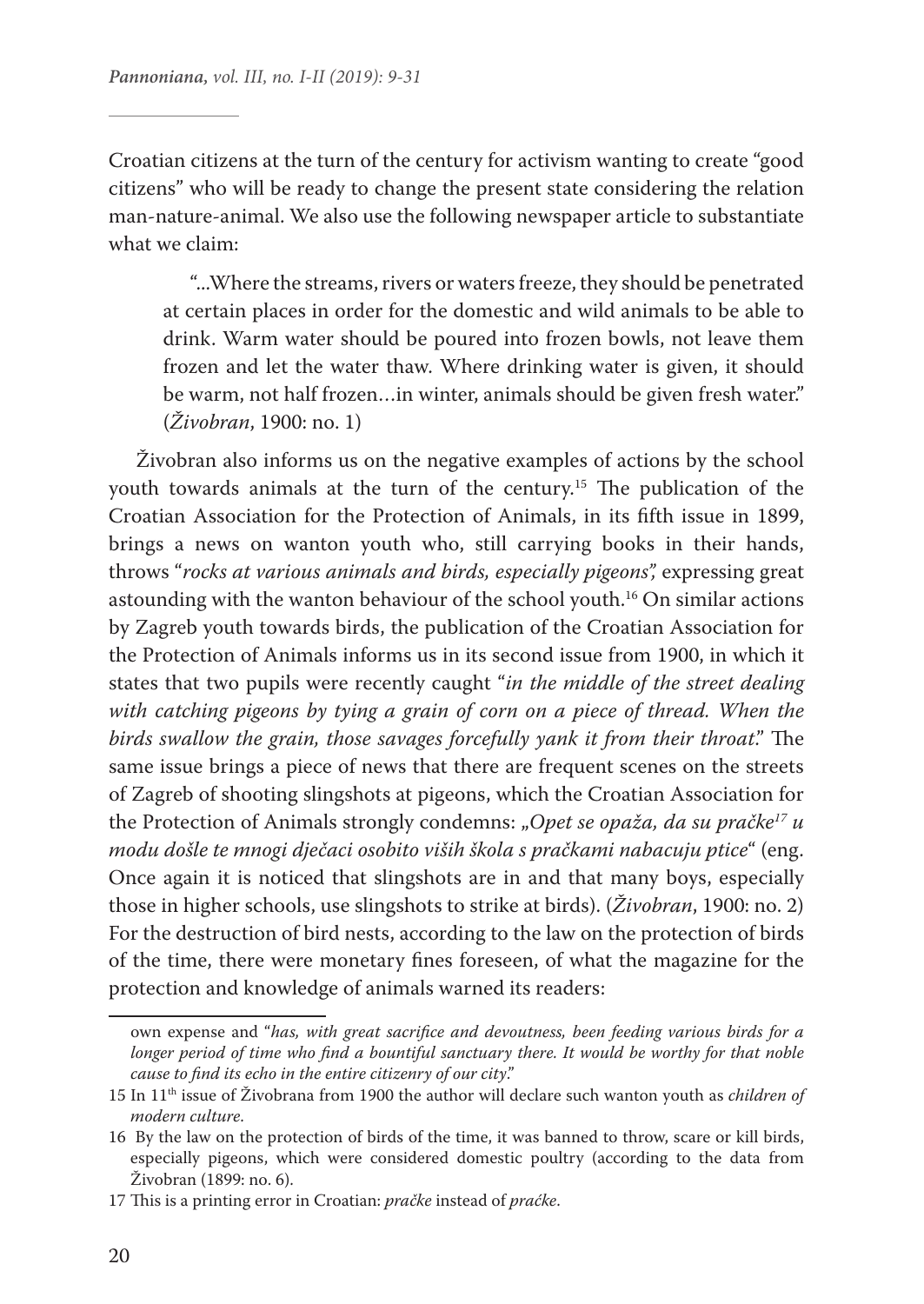"The nesting of singing birds has begun and so we recommend to the public security authorities and to our worthy members to be careful so as not to find rascals and vagrant school youth who would destroy the nests of singing birds, remove eggs, kill and kidnap the younglings. Every case should be reported to the chairman of the place, and in Zagreb to the board of the association so that the guilty can be given to the authorities for punishment. We ask the teachers kindly to warn their youth of all the harm and disgust of destroying the nests of singing birds*.*"18

The animal protection association warned school institutions of the repulsive behaviour of school youth, considering the confirmed abuse and/or killing of birds and asked the school board to most strictly fine that kind of behaviour. Živobran also had documented names of students reported to the school board by the board of the association for the protection of animals: *Sajević Antun, Coronelio Umbert, Govedić Iva, Vlatka Kolarić, Rudolf Altnofer, Vladko Suput, Žigo Komor etc*. (*Živobran*, 1900: no. 6) From a newspaper article in Živobran we find out that in the Ilica street in Zagreb, two students of the *downtown public school* Šajatović Dragutin were reported to the city council*, Pilek Ivan* and *Šifer Bogumir*. (*Živobran*, 1900: no. 7)

An impressive thought was confirmed on the pages of Živobran *–* animals should not be exploited, abused or deprived of life, which was a part of school teaching in Croatian schools at the turn of the 20<sup>th</sup> century:

"When you rip the wings of a beetle, when it is stuck on a needle and spun, its legs are being ripped off, some rip apart parts of the body, that is torture and that is why it would be good that our members of the school board stop this torture, especially when children are doing it publicly, in class. We ask the school boards to stand against the torture of animals in front of other students, and especially in student rooms, and to issue regulations because the board of the Croatian Association for the Protection of Animals is getting sad notifications in that regard."<sup>19</sup>

<sup>18</sup> hrv. *Gnieždenje pticâ pjevica započelo je, zato preporučamo organom javne sigurnosti i našim vriednim članovom, da popaze, kako se ne bi našlo derana i skitajuće školske mladeži, koja bi razarala gniezda pticâ pjevicâ, vadila jaja, ubijala i otimala mladunčad. Svaki slučaj neka se prijavi načelniku mjesta, a u Zagrebu upravi družtva, da se krivci uzmognu predati kazne radi oblastima. Gg pako učitelje umoljavamo, da svoju mladež upozore, na svu štetu i ogavnost uništavanja legla pticâ pjevicâ*. (*Živobran*, 1900: no. 6)

<sup>19</sup> (hrv. *Kada se hruštevom odkidaju krila, kad se isti nabadaju na iglu i vrte odkidaju im se noge, pojedini komadaju dielovi tiela, to je mučenje i zato bi bi blo dobro, da koli naši članovi toli školske uprave, zaprieče to mučenje osobito da djeca to javno u školskih razredih čine. Umoljavamo uprave škole da proti javnom mučenju životnja pred drugimi učenici a osobito u*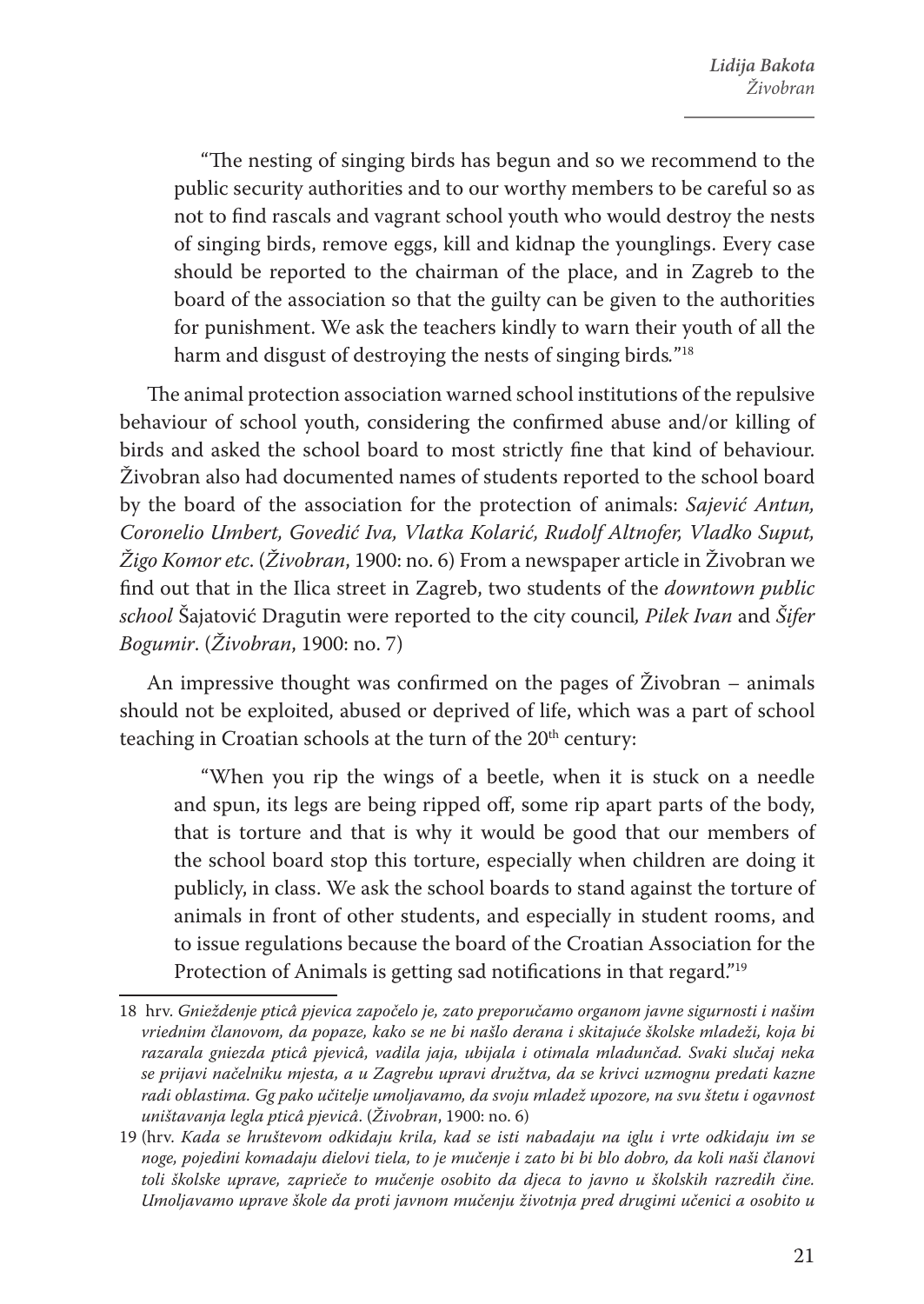In the year 1900, in May, the fifth issue of Živobran – the publication of the Croatian Association for the Protection of Animals, came out. The first text in the aforementioned issue, titled *The Protection of Animals and Schools* had a subheading that said *There is no worse upbringing than to educate the mind without the heart*. In the newspaper text, the Croatian Association for the Protection of Animals directly critiqued the school system of the time, which was focused on the cognitive-developmental system of teaching<sup>20</sup> i.e. it excessively highlighted the "cognitive dimensions of a child's development, neglecting the emotional and behavioural dimension." (Rakić, 2010: 771–795)

"Where there is a lot of matter piled onto the school training, there is a danger of developing the mind at the expense of the heart. Teachers inadvertently, while trying to do the materials, forget or run out of time to ethically process the matter. This hurry to acquire knowledge is also seen in the books of students, which are more alike to the so-called compendium than an educational book*.*"21

Instead of such an approach, the Association feels that public schools should highlight the educational dimension more i.e. that school should highlight the so-called education of character:<sup>22</sup>

"...this circumstance forces the educators of youth even more to train their youth with studying and leave them unbuilt with upbringing. The end of such circumstances – they enter the life of men with a mind without a heart. That is why it is necessary that school upbringing be modified by the old 'non multum, sed multa' i.e. 'not quantity, but quality'. Training is to be a tool of education."<sup>23</sup>

*školskih soba, izvole odredbe izdati, jerbo upravi hrvat. družtva za zaštitu životinja, stižu u tom pogledu žalostni glasovi*) (Živobran 1900: no. 5)

<sup>20</sup> The cognitive-developmental approach stems from the attitude that the best way of teaching values or moral education is to encourage and develop thinking in students who should develop their own values. One of the most famous approaches within the representatives of this theoretical framework is the Kohlberg method of moral thought, which rests on the discussion of moral dilemmas, which encourage the development of a student's moral judgment. (Rakić, 2010: 771–795)

<sup>21</sup> (hrv. *Gdje je nagomiljano mnogo učiva u školsku obuku, predstoji pogibelj, da se um razvija nauštrb srca. Učitelji i nehotice da svladaju naučni materijal, zaborave ili im ne preostje vremena, da učevno gradivo etično obrade. Ta žurba za sticanje znanja, vidja se i u učevnim knjigami, koje su više nalične tako zvanom kompediju, nego li učevno-uzgojnoj knjizi*) (Živobran, 1900: no. 5)

<sup>22</sup> The most famous advocate of the so-called education of character is Lickon, who states that education of character is as old as education in general, because, throughout the history of education, people always attempted to help others become smarter and to become good. (Rakić, 2010: 771–795)

<sup>23</sup> (hrv. *a okolnost jošte više sili uzgojitelje mladeži, da gledaju da mladež svoju što više dresiranjem*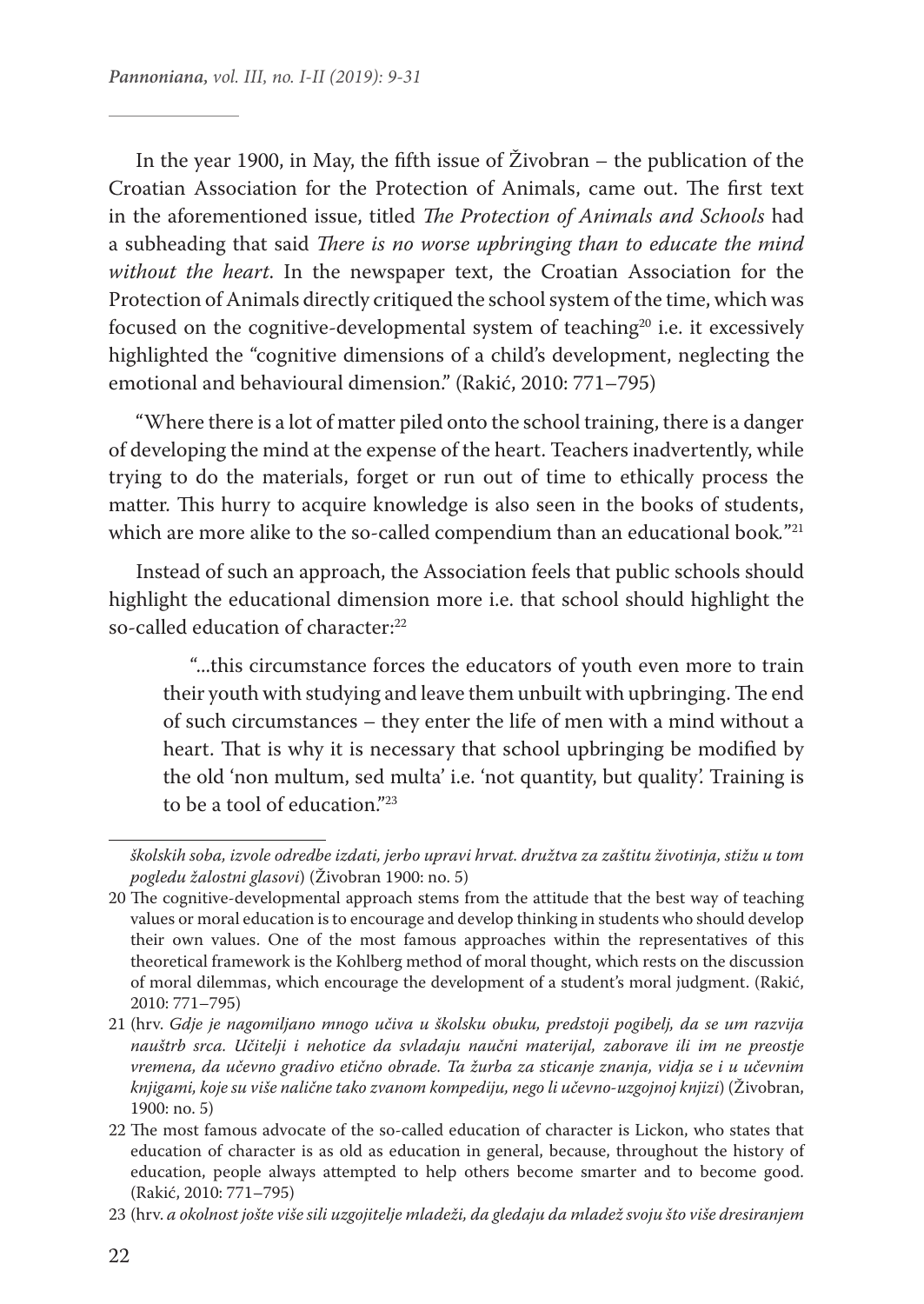In the continuation of the newspaper article, the thought that with the selected content of teaching, positive traits of students can be built, primarily those values focused on the protection of animals. From today's perspective, this is a traditional approach to the education of character, which had its peak at the beginning of the  $20<sup>th</sup>$  century, with the goal of implanting desirable traits in children i.e. virtues, which was attempted with building habits for 'good' behaviour (Nucci, 1997). (Rakić, 2010: 771-795) This is also confirmed by the following thoughts of the author of the newspaper text from 1900:

"The children who are morally strong will hate the evil behaviour of animals, which are portrayed in the reading, for instance cunning, deceit, insidiousness. However, how many children have such strong will that the evil examples will not drag them along? Many more children will be found who will not do good out of evil but will do evil from the evil example of the animal. The fox, transformed in the schoolbooks as a cunning, thieving, shrewd, will serve many a student as a model for similar deceit. Schoolbooks should not portray evil examples, because the youth sees more evil examples than good ones in their lives."24

The newspaper article finishes with a thought that emotion and behavioural character of teaching should be the basis for public schools, while the cognitive approach to teaching should be introduced into the "higher grades of colleges i.e. those youths who will live from science." (*Živobran*, 1900: no. 5) The emotional and behavioural dimension of education in schools is primarily built, according to the opinions of the authors of the newspaper article, with practical examples of animal protection.

In the end, we wonder what kind of an influence did the Croatian Association for the Protection of Animals have, as well as its publication/magazine, on their fellow citizens at the turn of the century? A portion of the answer to this question is read in the newspaper articles written in Živobran, in which, among other things, we find out that the people of Zagreb accepted the call of the Association

*uče, a uzgoj ostavljaju neizgrađenu. Kraj takovih okolnosti, ulaze u život ljudi sa umom bez srca... Zato je nuždno potrebno, da se školski uzgoj udesi po onoj staroj 'non multum, sed multa', t. j. 'ne mnogo, već mnoga'. Obuka ima biti sredstvom uzgoja. Obuka ima biti sredstvom uzgoja*.) (Živobran, 1900; no. 5)

<sup>24</sup> (hrv. *Djeca koja su moralno jaka, ona će zamrziti na zle vlastitosti životinje, koje se u odnosnom štivu predočuju n. pr. na lukavost, prevaru, podmuklost. No koliko je djece tako jake petlje, da ih zli primjeri za sobom ne povuku. Mnogo će se više naći takove djece, koja se ne će iz zla učiti dobru, već iz zla primjera životinje zlo. Lisica predočena u školskih knjigah kao lukava, kradljiva, prevejana, služit će mnogim učenikom kao model za slične prevare. U školskih knjiga ne smiju se predočivati zli primjeri, jerbo mladež u životu vidi više zlih primjerâ nego dobrih*. (Živobran, 1900: no. 5)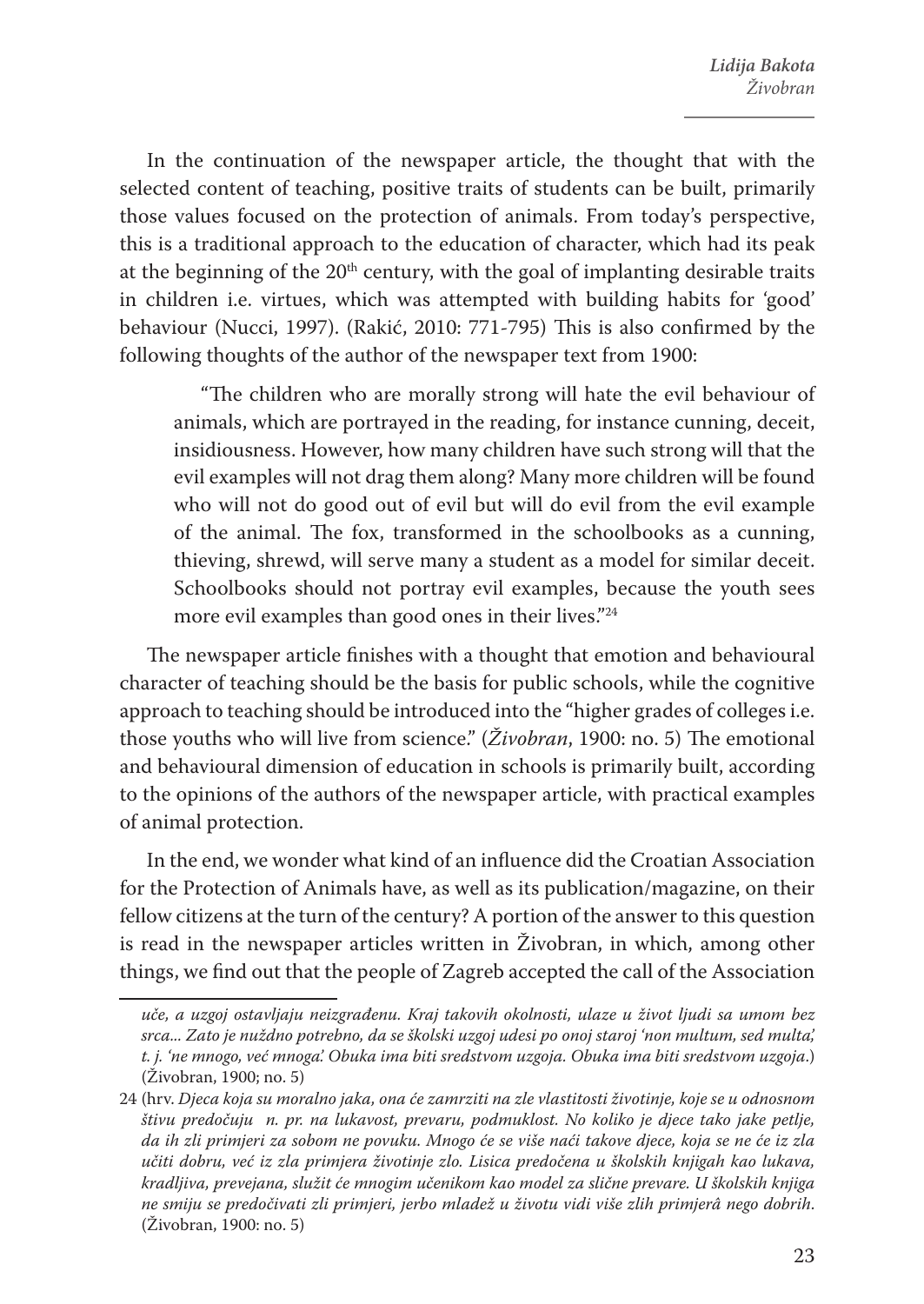to take care of settled birds and the singing birds, primarily by feeding them in the winter months. In the year 1903, an uncommon winter ensued, which was fatal for many birds in Zagreb, but the magazine reports that, thanks to the engagement of not only the members of the Association, but also the volunteering citizens, many birds still lived: "*And so praised be our success, the thought of feeding bird during the winter became general and popular in Zagreb*." (*Živobran*, 1903: no. 2)

With its appearance, Živobran completed the Croatian *newspaper-magazine vault* at the turn of the century,<sup>25</sup> especially that section belonging to the publishing action of Croatian expert and scientific publications. By becoming a partner in the Croatian newspaper-scientific publishing at the end of the 19<sup>th</sup> and at the beginning of the  $20<sup>th</sup>$  century, the magazine had a very important *educational* and *pedagogical* function, apart from the informative and popular one, by focusing the Croatian society of the time and its educational system according to ecological literacy, which ceased to be conditioned by tradition as a characteristic of premodern societies.

#### **Conclusion**

On the pages of Živobran*,* it is apparent that it educated its youngest readers at the turn of the century outside of the frame of institutions and formed them into people who will be ethically and morally responsible, who are now ready to change their own notion of the world and show respect towards other species, as well as a readiness to coexist with them. That is a calling to a new way of life, new habits, actions, behaviours, and thinking.

However, in order to establish the influence of the Croatian Association for the Protection of Animals and the Živobran magazine on the Croatian school system at the turn of the century, further scientific research is needed, which should focus on school archives and museums in order to gain insight into school documents i.e. set goals of education of the time. The aims of education in school systems are derived from the aims of the society as a whole, regardless of the fact if those aims are set as an ideal to be strived towards or concrete outcomes which should be achieved by educational work. Furthermore, the school documents could show what kind of an interest did the pupils of the time

<sup>25</sup> The expression *newspaper-magazine vault* was used by Vlasta Rišner in her paper "Jezik hrvatskih novina i časopisa u 19. stoljeću" (eng. The language of Croatian newspapers and magazines in the 19<sup>th</sup> century). (Rišner, 2015: 245-299)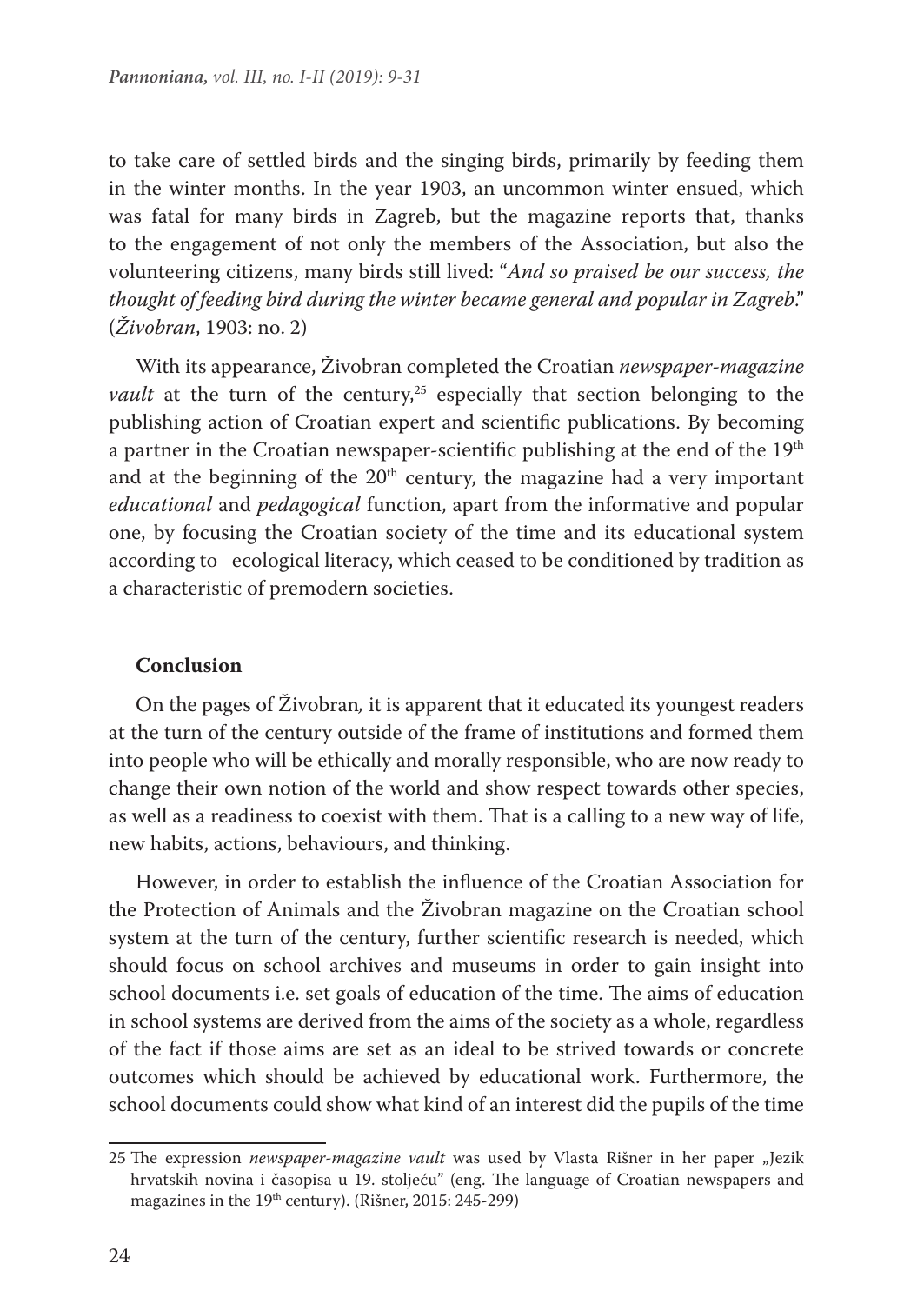have to take part in the activities of protecting nature and the animal world. Finally, with the insight into school documentation from the end of the 19<sup>th</sup> and the beginning of the  $20<sup>th</sup>$  century, it would be shown whether these and similar ecological actions encouraged teachers to further methodical activism focused on protecting nature.

Regardless of the fact that we still have no answers to the questions asked here, from the described social and educational cooperation of the Croatian Association for the Protection of Animals and the school institutions of the time, it is possible to make the following conclusions:

The Croatian Association for the Protection of Animals and the magazine for the protection and knowledge of animals Živobran (1894–1904) are undoubtedly positive examples of an attempt of extra-institutional *ecological education* and are important elements of raising ecological awareness of Croatian citizens at the turn of the century.

The aforementioned cooperation between the Association and the school institutions can be, from the perspective of the  $21<sup>st</sup>$  century, seen in the context of developing the so-called *ecological literacy* for which Morrone and co. (2001: 35) (Jukić, 2011: 267-286) say that it included more than just knowledge of the environment i.e. that an ecologically literate citizen should also develop the values, attitudes, and arts which enable the transformation of knowledge into action.26 According to this, we can say that the call of the Association and the magazine for the activism of citizens and for the interdependence and interaction of man and nature is unquestionable.

The contemporary approach to ecological literacy, in the achieved cooperation of the Association and school institutions, is also mirrored in the abandonment of the awareness on ecological literacy the way it existed in the premodern societies in which ecological literacy was conditioned by tradition. "Tradition was the basic educational medium of mediation between man and nature, as

<sup>26</sup> By 'ecological literacy', Cifrić states that it is: a) in a *historical sense*, a reflection of the relationship of culture towards the specific nature/environment it supposes and guarantees its survival and changes/development; b) in a *cultural sense*, it assumes cultural patterns of routine behaviour transferred by tradition (individual, group, and society) temporally and spatially appropriate to the related environment; c) in a *socialization (education) sense,* ecological literacy relates to the symbolic replenishing of cultural patterns in which knowledge/knowing specific elementary ecological (environment) problems are contained, as well as the means and methods of their everyday behaviour; d) in a *practical sense*, ecological literacy is behaviour belonging to the area of "practically aware", without a special need to change but also without an opposition to changes. (Cifrić, 1996: 404)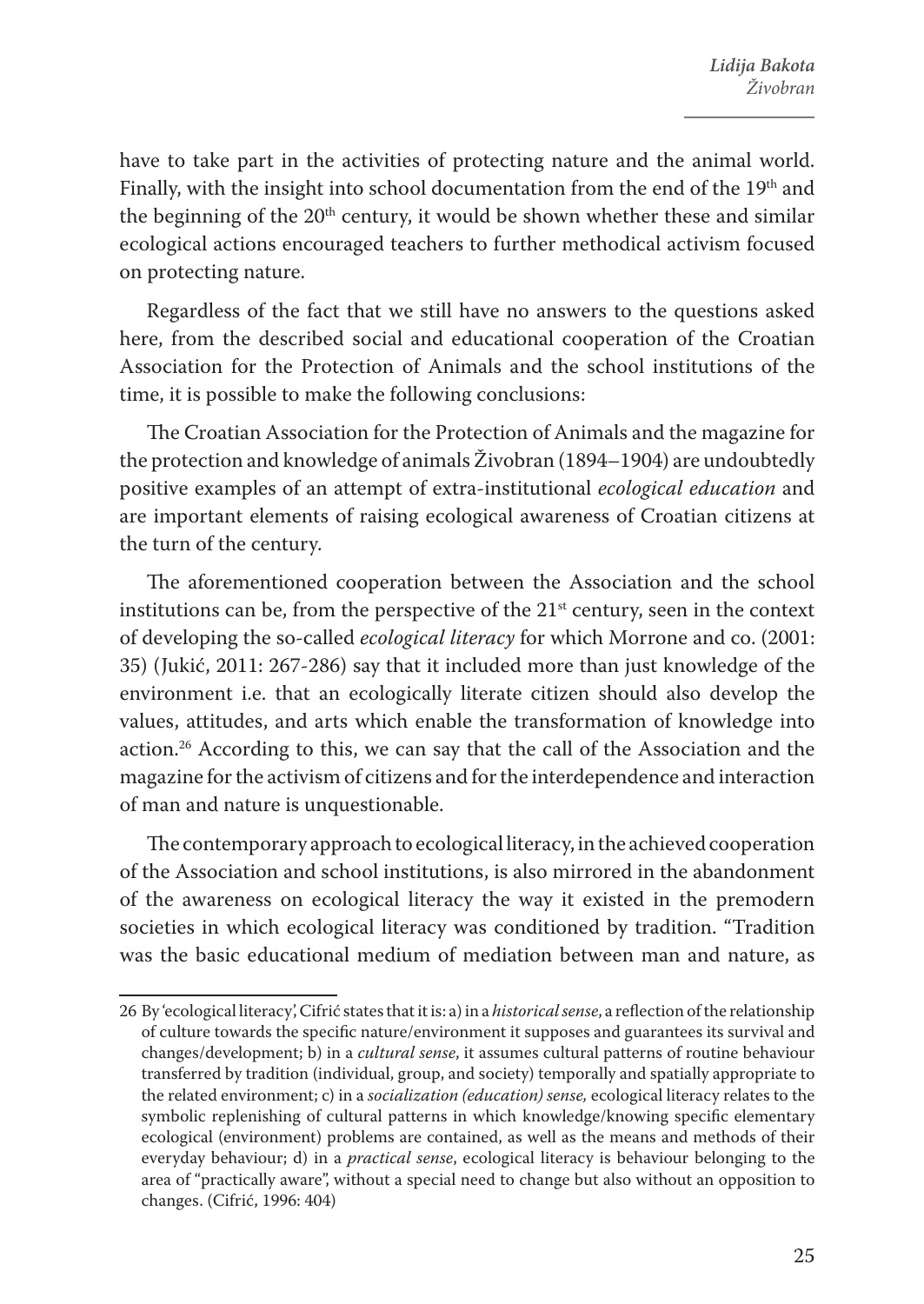well as relations within society." (Cifrić, 1996: 407) However, in contemporary societies, ecological literacy covers *ecological education* and primarily in *organized institutional forms of education*, as Cifrić (1996) states. We will add that ecological literacy, at the aforementioned example from the turn of the century, was reached by *institutional and extra-institutional education*.

There are three dimensions of environment awareness shown on the pages of Živobran in which the ecological literacy of the time is mirrored: *cognitive, affective and conative.* "The cognitive dimension contains knowledge enabling us 'ecological understanding', the affective dimension expresses attitudes towards the environment with the mediation of feelings, fears, hopes, personal danger etc., and the conative dimension covers the specific behaviour and readiness to act." All three dimensions of environment awareness (knowledge of ecology, empathy towards the animal world, readiness for activism, acting and changing your own behaviour) are united in the actions of the Croatian Association for the Protection of Animals which contributed to the cultural understanding of the relationship between man and nature at the turn of the century with its magazine production and cooperation with school institutions.

#### **References**

- 1. Bakota, B., Bakota, L., Majdenić, V. (2017) Književno-jezični sloj udžbenika kao mogućnost promicanja prava životinja. In: *Identitet i različitost u odgoju i obrazovanju*. *Zbornik radova sa znanstveno-stručnog skupa s međunarodnim sudjelovanjem.* Zadar: Sveučilište u Zadru, Odjel za izobrazbu učitelja i odgojitelja (article in publishing procedure).
- 2. Bakota, L., Majdenić, V. (2017) Komparativna analiza udžbenika književnosti na hrvatskom i na srpskom jeziku iz perspektive književne ekologije i zoolingvistike. In: *A magyar tannyelvű tanítóképző kar 2017-es tudományos konferenciáinak tanulmánygyűjteménye*, зборник радова научних конференција учитељског факултета на мађарском наставном језику. Tanulmánygyűjtemény зборник радова. Subotica: Sveučilište u Novom Sadu, Učiteljski fakultet na mađarskom nastavnom jeziku u Subotici, p. 471–487.
- 3. Bakota, L. (2018) Pravopisna, slovopisna i jezična obilježja Živobrana, glasila zagrebačkog Društva za zaštitu životinja, na prijelazu stoljeća. In: Mlikota, J. (ed.). *Od norme do uporabe 2*. *Zbornik radova sa znanstvenoga skupa*. Osijek: Sveučilište Josipa Jurja Strossmayera u Osijeku, Filozofski fakultet. (article in publishing procedure).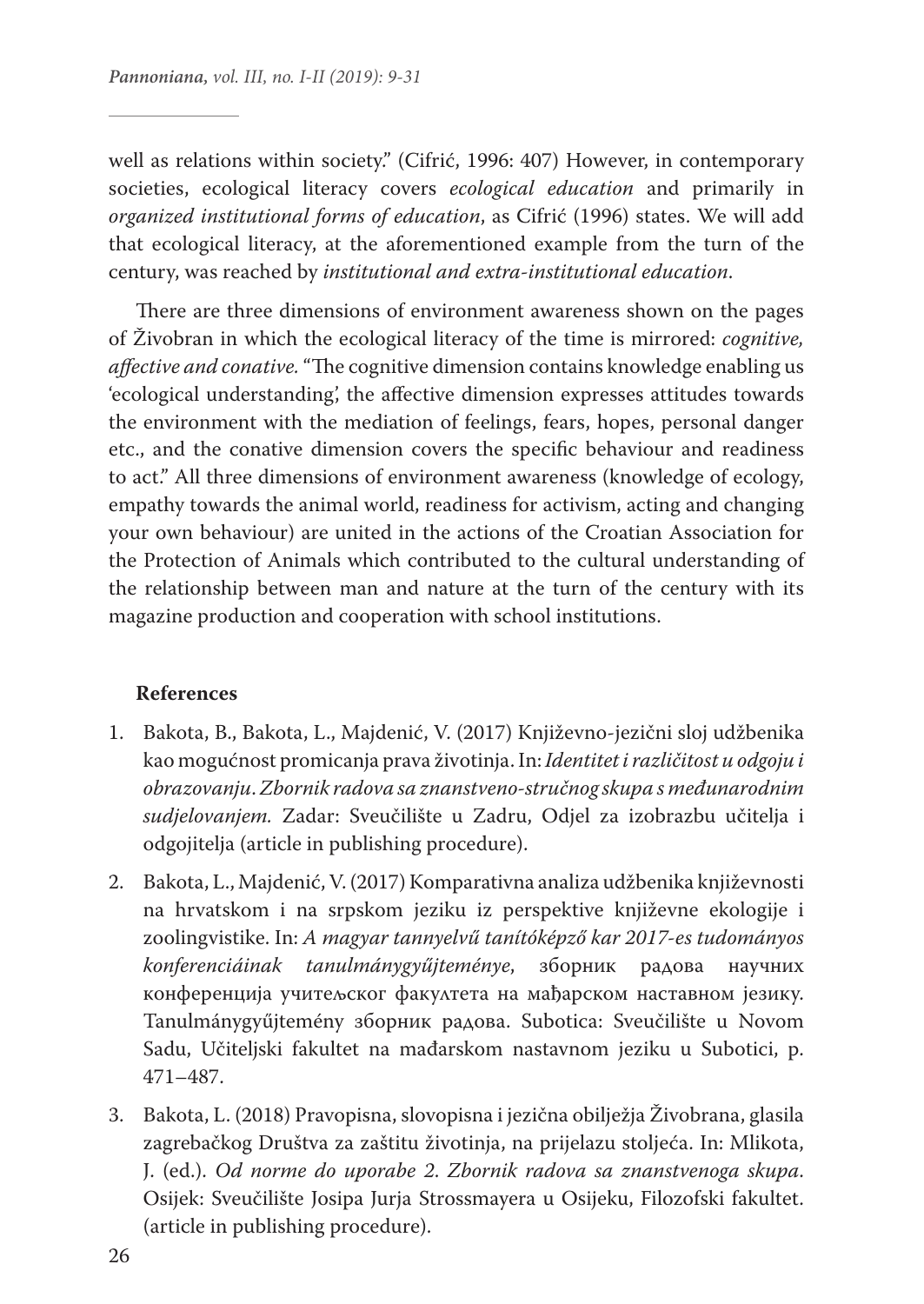- 4. Batinić, A. (2013) *U carstvu životinja. Animalističko čitanje hrvatskih dječjih časopisa*. Zagreb: Hrvatska sveučilišna naklada, Filozofski fakultet – Periodika Croatica.
- 5. Cifrić, I. (1996) Ekološka pismenost između kulturne tradicije i ekološke svakodnevice. *Socijalna ekologija, časopis za ekološku misao i sociologijska istraživanja okoline*, 5 (3), p. 403–421.
- 6. Jukić, R. (2011) Ekološko pitanje kao odgojno-obrazovna potreba. *Socijalna ekologija, časopis za ekološku misao i sociologijska istraživanja okoline*, 20 (3), p. 267–286.
- 7. Kaluđerović, Ž. (2009) Bioetički pristup životinjama. *Socijalna ekologija, časopis za ekološku misao i sociologijska istraživanja okoline,* 18 (3–4), p. 311–322.
- 8. Marjanić, S., Zaradija Kiš, A. (2012) Zoo-uvod ili zašto čitati životinju. In: Marjanić, S., Zaradija Kiš, A. (eds.) *Književna životinja. Kulturni bestijarij II. dio.* Biblioteka etnografija. Zagreb: Hrvatska sveučilišna naklada, Institut za etnologiju i folkloristiku, p. 11–19.
- 9. Polić, R. (2007) Ideološka uporaba životinja u udžbenicima. In: Marjanić, S., Zaradija Kiš, A. (eds.): *Kulturni bestijarij*. Biblioteka etnografija. Zagreb: Hrvatska sveučilišna naklada, Institut za etnologiju i folkloristiku, p. 611– 643.
- 10. Rakić, V. (2010) Odgoj i obrazovanje za vrijednosti. *Društvena istraživanja*. Zagreb, 19 (4–5), (108–109), p. 771–795.
- 11. Rišner, V. (2015) Jezik hrvatskih novina i časopisa u 19. stoljeću. In: Lisac, J., Pranjković, I., Samardžija, M. (eds.) *Povijest hrvatskoga jezika*, *knjiga 4.: 19. stoljeće.* Zagreb: Croatica, p. 245–299.
- 12. Russell, B. (2005) *Mudrost Zapada*. Split: Marjan tisak.
- 13. Vinaj, M. (2003) Građa za bibliografiju osječkih novina: 1848. –1945. *Knjižničarstvo: glasnik Društva knjižničara Slavonije i Baranje* 7 (1–2), p. 7–35.
- 14. Visković, N. (2009) *Kulturna zoologija. Što je životinja čovjeku i što je čovjek životinji*. Zagreb: Naklada Jesenski i Turk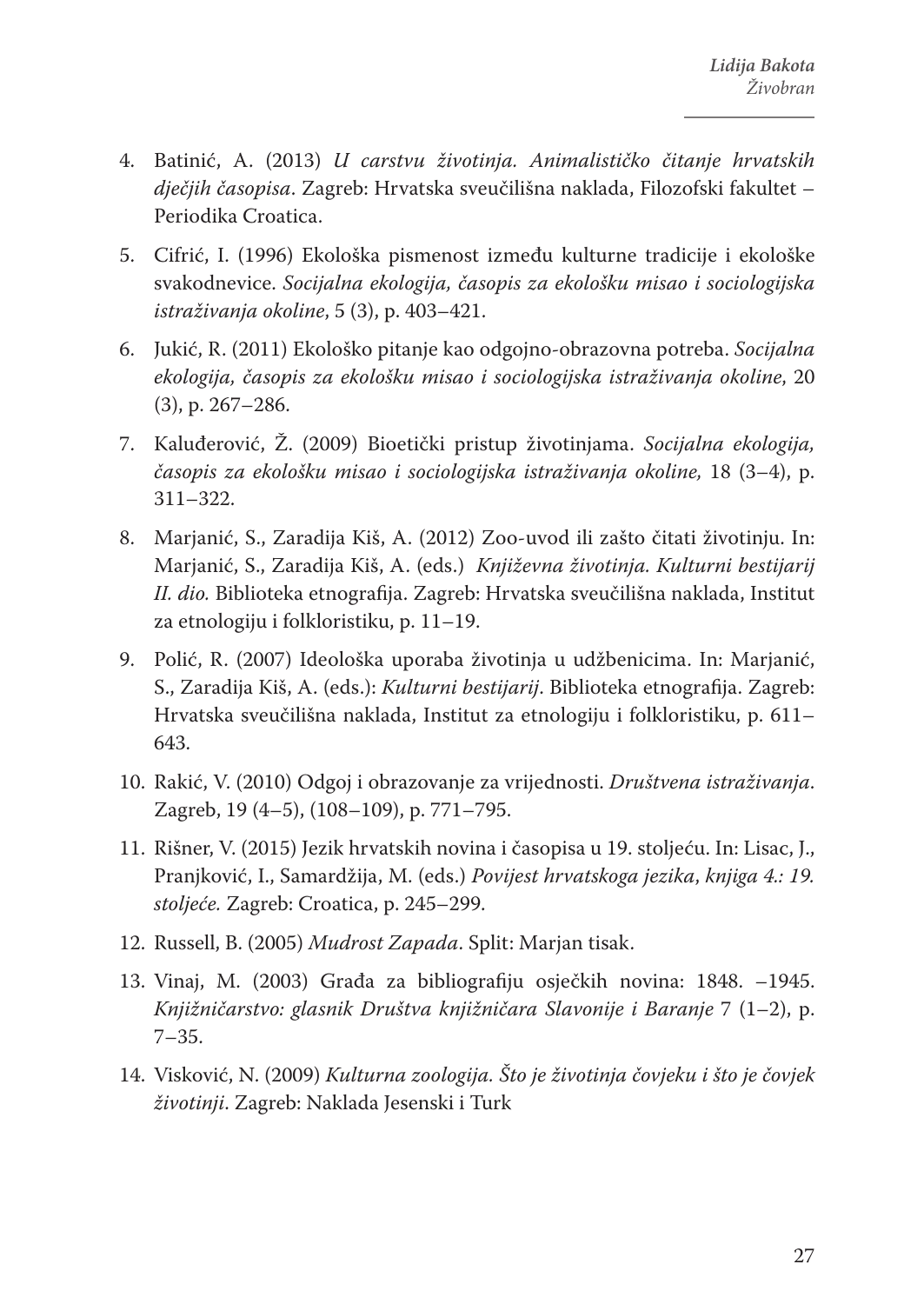#### **Sources**

- 1. Živobran (1894) Rad zagrebačkoga društva za zaštitu životinja. No. I, Ed. Dr. Dragutin Čech, Zagreb: publisher Antun Scholz.
- 2. Živobran (1895) Rad zagrebačkoga društva za zaštitu životinja. No. I, Ed. Dr. Dragutin Čech, Zagreb: publisher Antun Scholza.
- 3. Živobran (1899) Glasilo hrv. družtva za zaštitu životinja u Zagrebu. Ed. Mirko Goranić (Tkalec), July, no. 1, Zagreb: publisher A. Brusina in Zagreb.
- 4. Živobran (1899) Glasilo hrv. družtva za zaštitu životinja u Zagrebu. Ed. Mirko Goranić (Tkalec), August, no. 2, Zagreb: publisher A. Brusina in Zagreb.
- 5. Živobran (1899) Glasilo hrv. družtva za zaštitu životinja u Zagrebu. Ed. Mirko Goranić (Tkalec), September, no. 3, Zagreb: publisher A. Brusina in Zagreb.
- 6. Živobran (1899) Glasilo hrv. družtva za zaštitu životinja u Zagrebu. Ed. Mirko Goranić, October, no. 4, Zagreb: publisher A. Brusina in Zagreb.
- 7. Živobran (1899) Glasilo hrv. družtva za zaštitu životinja u Zagrebu. Ed. Mirko Goranić, November, no. 5, Zagreb: publisher A. Brusina in Zagreb.
- 8. Živobran (1899) Glasilo hrv. družtva za zaštitu životinja u Zagrebu. Ed. Mirko Goranić, December, no. 6, Zagreb: publisher A. Brusina in Zagreb.
- 9. Živobran (1900) Glasilo hrv. družtva za zaštitu životinja u Zagrebu. Ed. Mirko Goranić, vol. II, January, no. 1, Zagreb: publisher A. Brusina in Zagreb.
- 10. Živobran (1900) Glasilo hrv. družtva za zaštitu životinja u Zagrebu. Ed. Mirko Goranić, vol. II, February, no. 2, Zagreb: publisher A. Brusina in Zagreb.
- 11. Živobran (1900) Glasilo hrv. družtva za zaštitu životinja u Zagrebu. Ed. Mirko Goranić, vol. II, March, no. 3, Zagreb: publisher A. Brusina in Zagreb.
- 12. Živobran (1900) Glasilo hrv. družtva za zaštitu životinja u Zagrebu. Ed. Mirko Goranić, vol. II, April, no. 4, Zagreb: publisher A. Brusina in Zagreb.
- 13. Živobran (1900) Glasilo hrv. družtva za zaštitu životinja u Zagrebu. Ed. Mirko Goranić, vol. II, May, no. 5, Zagreb: publisher A. Brusina in Zagreb.
- 14. Živobran (1900) Glasilo hrv. družtva za zaštitu životinja u Zagrebu. Ed. Mirko Goranić, vol. II, June, no. 6, Zagreb: publisher A. Brusina in Zagreb.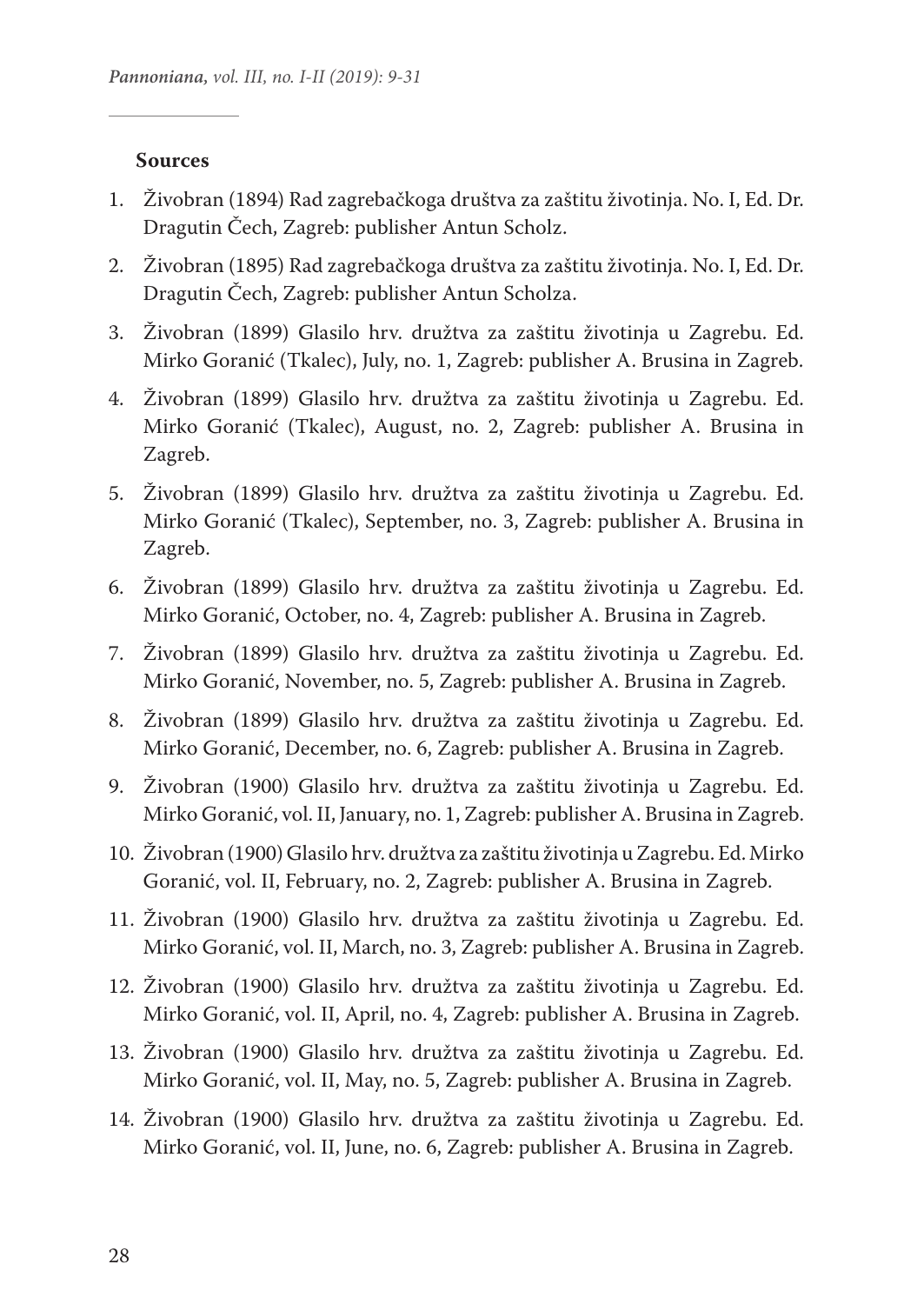- 15. Živobran (1900) Glasilo hrv. družtva za zaštitu životinja u Zagrebu. Ed. Mirko Goranić, vol. II, July, no. 7, Zagreb: publisher A. Brusina in Zagreb.
- 16. Živobran (1900) Glasilo hrv. družtva za zaštitu životinja u Zagrebu. Ed. Mirko Goranić, vol. II, August, no. 8, Zagreb: publisher A. Brusina in Zagreb.
- 17. Živobran (1900) Glasilo hrv. družtva za zaštitu životinja u Zagrebu. Ed. Mirko Goranić, vol. II, September, no. 9, Zagreb: publisher A. Brusina in Zagreb.
- 18. Živobran (1900) Glasilo hrv. družtva za zaštitu životinja u Zagrebu. Ed. Mirko Goranić, vol. II, October, no. 10, Zagreb: publisher A. Brusina in Zagreb.
- 19. Živobran (1900) Glasilo hrv. družtva za zaštitu životinja u Zagrebu. Ed. Mirko Goranić, vol. II, November, no. 11, Zagreb: publisher A. Brusina in Zagreb.
- 20. Živobran (1901) Glasilo hrv. družtva za zaštitu životinja u Zagrebu. Bouletin de la Sociétè Croate pour des animaux à Zagreb. Ed. Mirko Goranić, vol. III, January, no. 1, Zagreb: publisher A. Brusina in Zagreb.
- 21. Živobran (1901) Glasilo hrv. družtva za zaštitu životinja u Zagrebu. Bouletin de la Sociétè Croate pour des animaux à Zagreb. Ed. Mirko Goranić, vol. III, February, no. 2, Zagreb: publisher A. Brusina in Zagreb.
- 22. Živobran (1902) Glasilo hrv. družtva za zaštitu životinja u Zagrebu. Bouletin de la Sociétè Croate pour des animaux à Zagreb. Ed. Mirko Goranić, vol. IV, January, no. 1, Zagreb: publisher A. Brusina in Zagreb.
- 23. Živobran (1902) Glasilo hrv. družtva za zaštitu životinja u Zagrebu. Bouletin de la Sociétè Croate pour des animaux à Zagreb. Ed. Mirko Goranić, vol. IV, February, no. 2, Zagreb: publisher A. Brusina in Zagreb.
- 24. Živobran (1903) Časopis za živinozaštitu i živinoznanstvo. Glasilo hrv. družtva za zaštitu životinja u Zagrebu. Ed. Mirko Goranić, vol. V, January, no. 1, Zagreb: publisher A. Brusina in Zagreb.
- 25. Živobran (1903) Časopis za živinozaštitu i živinoznanstvo. Glasilo hrv. družtva za zaštitu životinja u Zagrebu. Ed. Mirko Goranić, vol. V, February, no. 2, Zagreb: publisher A. Brusina in Zagreb.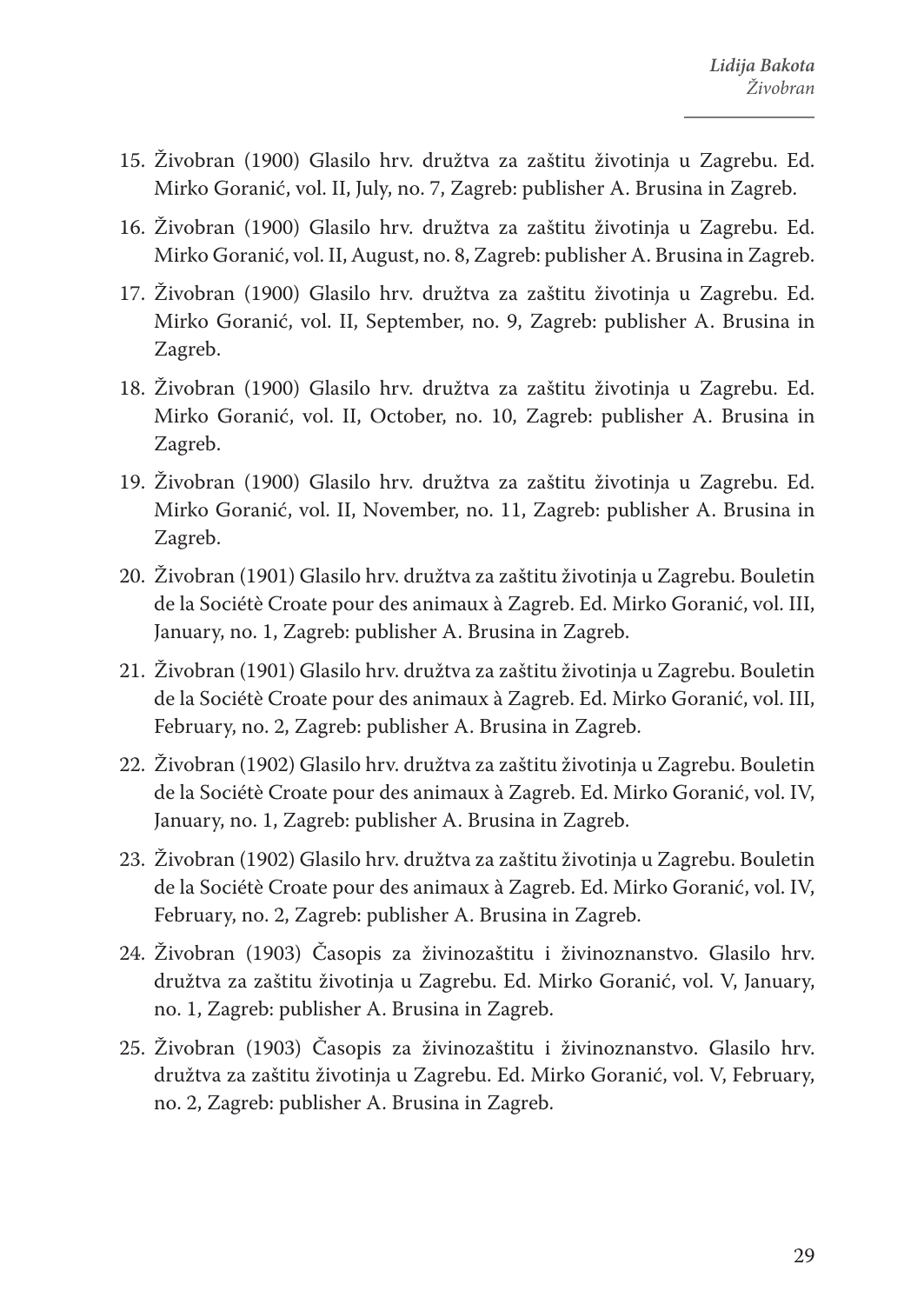- 26. Živobran (1904) Časopis za živinozaštitu i živinoznanstvo. Glasilo hrv. družtva za zaštitu životinja u Zagrebu. Ed. Mirko Goranić, vol. VI, January, no. 1, Zagreb: publisher A. Brusina in Zagreb.
- 27. Živobran (1903) Časopis za živinozaštitu i živinoznanstvo. Glasilo hrv. družtva za zaštitu životinja u Zagrebu. Ed. Mirko Goranić, vol. VI, February, no. 2, Zagreb: publisher A. Brusina in Zagreb.